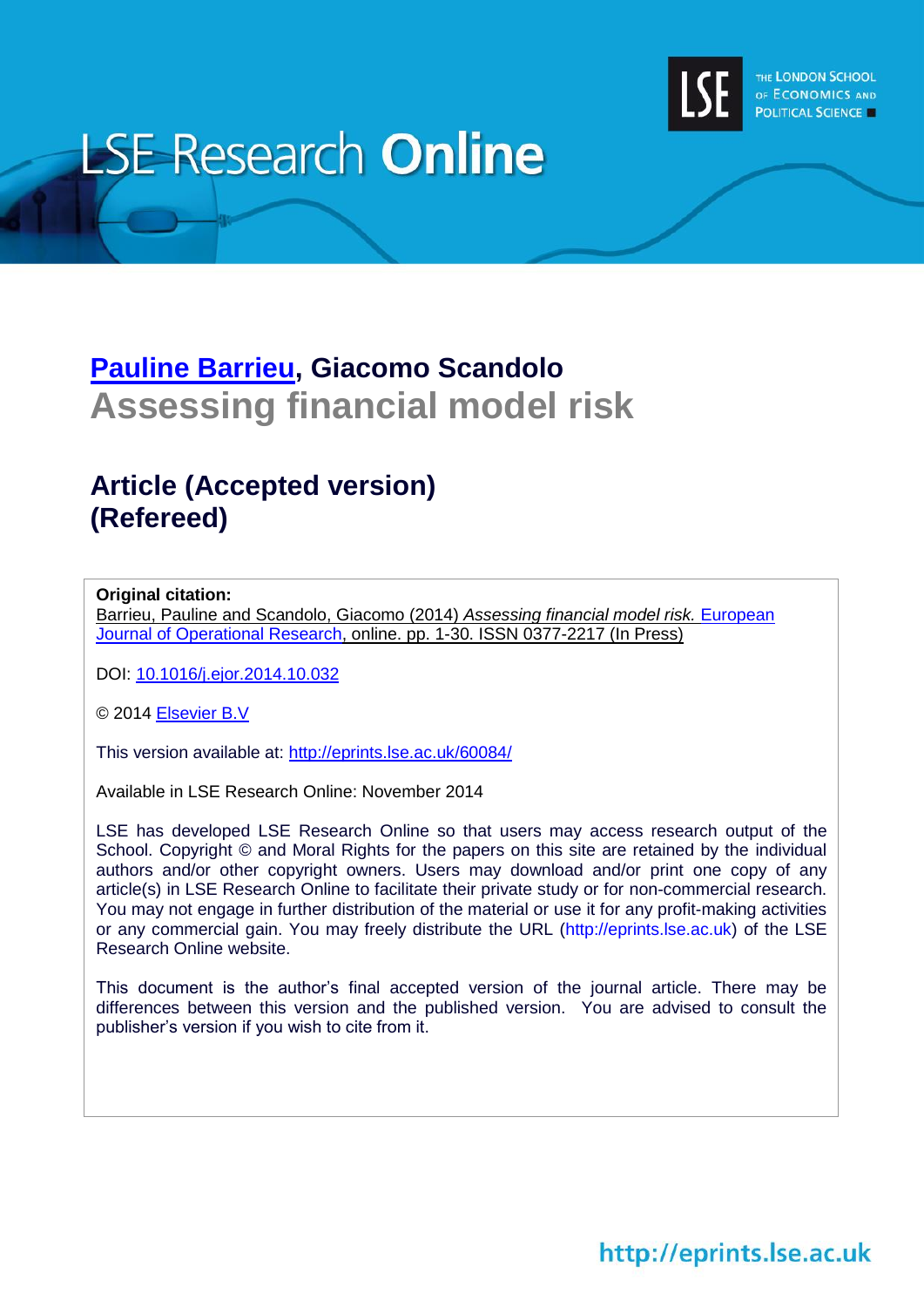# Assessing Financial Model Risk

Pauline Barrieu Department of Statistics London School of Economics, UK p.m.barrieu@lse.ac.uk

Giacomo Scandolo Department of Economics University of Verona, Italy giacomo.scandolo@univr.it

October 30, 2014

#### Abstract

Model risk has a huge impact on any risk measurement procedure and its quantification is therefore a crucial step. In this paper, we introduce three quantitative measures of model risk when choosing a particular reference model within a given class: the absolute measure of model risk, the relative measure of model risk and the local measure of model risk. Each of the measures has a specific purpose and so allows for flexibility. We illustrate the various notions by studying some relevant examples, so as to emphasize the practicability and tractability of our approach.

Keywords: Risk management, Robustness and sensitivity analysis

# 1 Introduction

The specification of a model is a crucial step when measuring financial risks to which a portfolio, or even an institution, is exposed. Common methodologies, such as Delta-Normal or simulation methods, are based on the choice of a particular model for the risk factors, including for instance, equity, interestrate or credit risk. Even when using historical methods, we implicitly rely on the empirical distribution as the reference model. However, it is observed that the final risk figure is often quite sensitive to the choice of the model.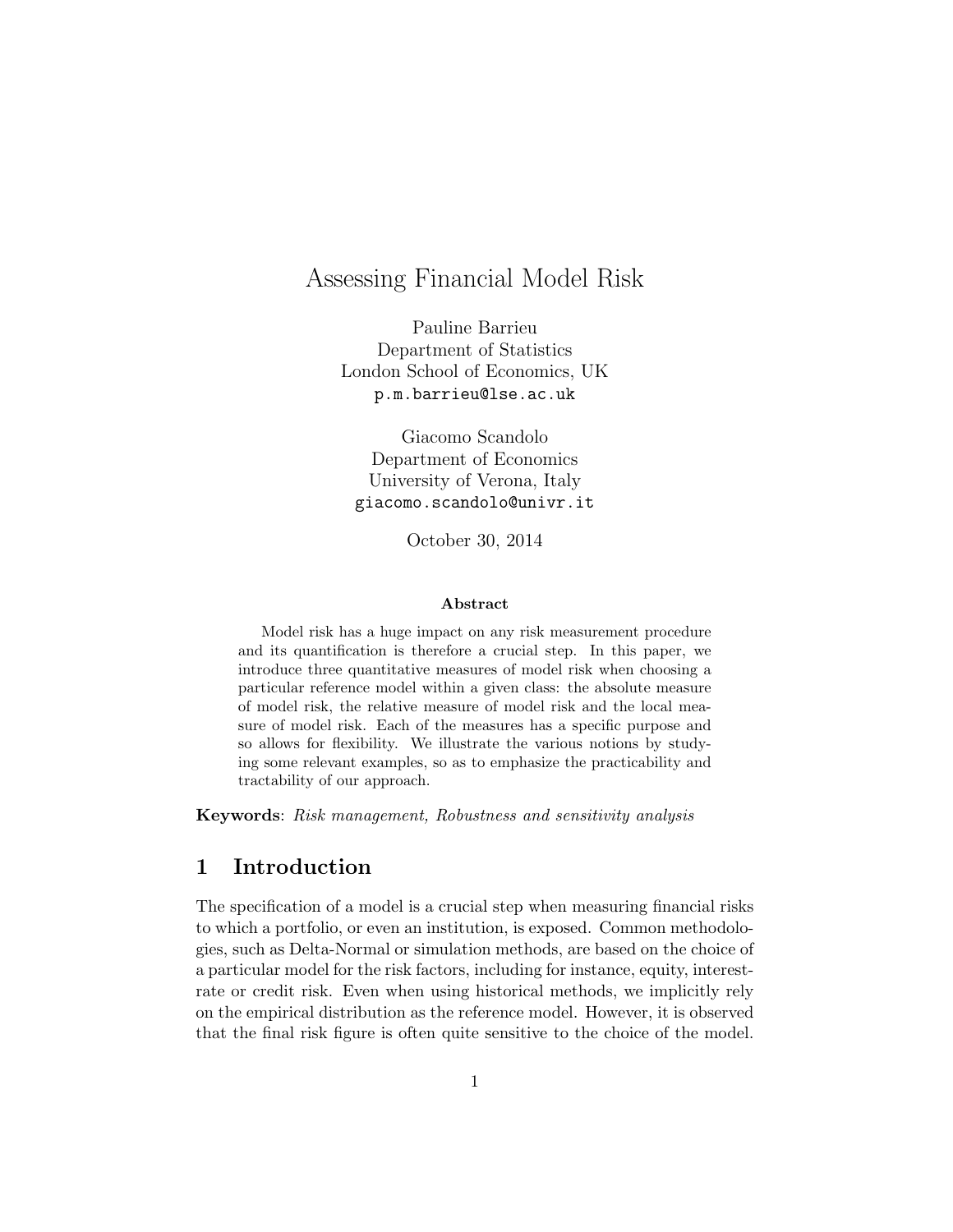The hazard of working with a potentially not well-suited model is referred to as model risk. The study of the impact of model risk and its quantification is an important step in the whole risk measurement procedure. In particular, in the aftermath of the recent financial crisis, understanding model uncertainty when assessing the regulatory capital requirements for financial institutions seems to be crucial. The main goal of this paper is precisely to propose some ways to quantify model risk when measuring financial risks for regulatory purposes. We stress that our objective is *not* to measure risk in the presence of model uncertainty, but to quantify model risk itself.

The question of the impact of model risk has received increasing attention in recent years. In particular, the significance of minimum risk portfolios has been questioned when studying the problem of optimal asset allocation: several authors (among them El Ghaoui et al. 2003, Fertis et al. 2012, Zymler et al. 2013) have recently considered this issue from a robust optimization perspective.

Our approach to assessing model risk is very general. It is based on the specification of a set of alternative models (or distributions) around a reference one. Note that Kerkhof et al. (2010) propose measuring model risk in a similar setting by computing the worst-case risk measure over a tolerance set of models. Our approach differs, however, as we introduce different measures of model risk, based on both the worst- and best-case risk measures, in order to serve different purposes.

Examples of the set of alternative models we can consider include parametric or non-parametric families of distributions, or small perturbations of a given distribution. If we believe in a parametric model, we can consider all distributions within the family whose parameters are in the confidence intervals derived from the data. By doing this, we are accounting only for the *estimation risk* (see Kerkhof et al. 2010). If, on the other hand, we completely believe in some estimated quantities, without relying on confidence intervals, we can consider all possible distributions of any form which are in accordance with those quantities. We can also consider those distributions which are not too far from a reference one, according to some statistical distance (the uniform distance, for instance), or all joint distributions that have the same marginals as the reference one. This latter example leads to the relevant problem of aggregation of risks in a portfolio (see Embrechts et al 2013). We could even specify different pricing models if the portfolio contains derivatives.

Note that the scope of our approach is very wide, going beyond issues pertaining just to statistical estimation. Furthermore, the assessment of model risk should not be confused with the analysis of statistical robustness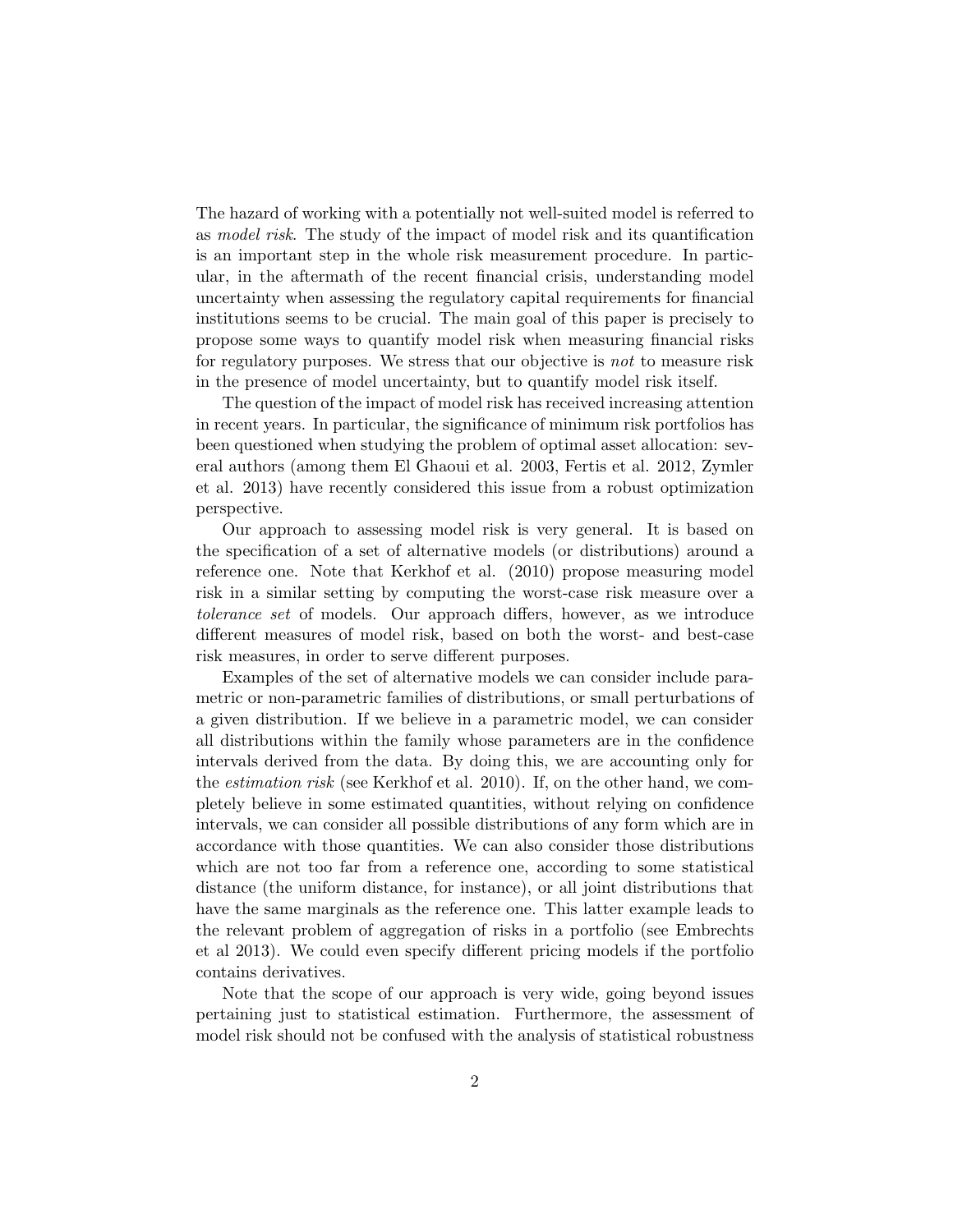of a risk measurement procedure (as in Cont et al. 2010), even though the two concepts are related. Indeed, the reference distribution is an input in our approach, while in Cont et al. (2010) it is the result of a statistical estimation process which is part of the definition of robustness itself.

In order to assess model risk, we introduce three different measures: the absolute measure of model risk, the relative measure of model risk and the local measure of model risk. Our aim is to provide a quantitative measure of the model risk we are exposed to in choosing a particular reference model within a given class when working with a specific risk measure. All three measures are pure numbers, independent from the reference currency. They take non-negative values and vanish precisely when there is no model risk. Each of the measures we propose has a specific purpose and therefore can be used in different contexts: whilst the absolute measure is cardinal and gives a quantitative assessment of model risk, both the relative measure and the local measure are ordinal and allow for comparison of different situations, which may have different scales. If we consider different possible models as references, the use of the relative measure is probably the more natural measure to use as it will give a clear ranking between the alternatives. When the reference model is almost certain, the local measure becomes an obvious choice as it focuses on the very local properties around the reference model.

The measures of model risk we propose can be applied in different contexts. To briefly illustrate this flexibility, we mention here two examples: first, GARCH Value-at-Risk (VaR) procedures and then, computation of Additional Valuation Adjustments (AVA).

Firstly, within the standard GARCH approach for market VaR estimation, the mean  $\hat{\mu}$  and standard deviation  $\hat{\sigma}$  (or volatility) of the returns are estimated using a GARCH model; moreover, the innovations, i.e. the returns standardized by the estimated means and volatilities, are assumed to be normally distributed. Therefore, the VaR is computed under the assumption that returns are normally distributed with parameters  $\hat{\mu}$  and  $\hat{\sigma}$ . The model risk that arises from the normality assumption can be quantified using one of the measures presented in this paper. As alternative models, we may consider all distributions (not necessarily normal) with mean  $\hat{\mu}$  and standard deviation  $\hat{\sigma}$ .

Secondly, let us consider the recent Capital Requirements Directives (CRD) for the financial services industry, enforced since 2013 in the EU. Under the CRD, financial institutions are required to calculate Additional Valuation Adjustments (AVA) in all situations in which the market value of an asset is not clear. This should reflect the model risk involved in the valuation of the position. In particular, the last draft of the Regulatory Tech-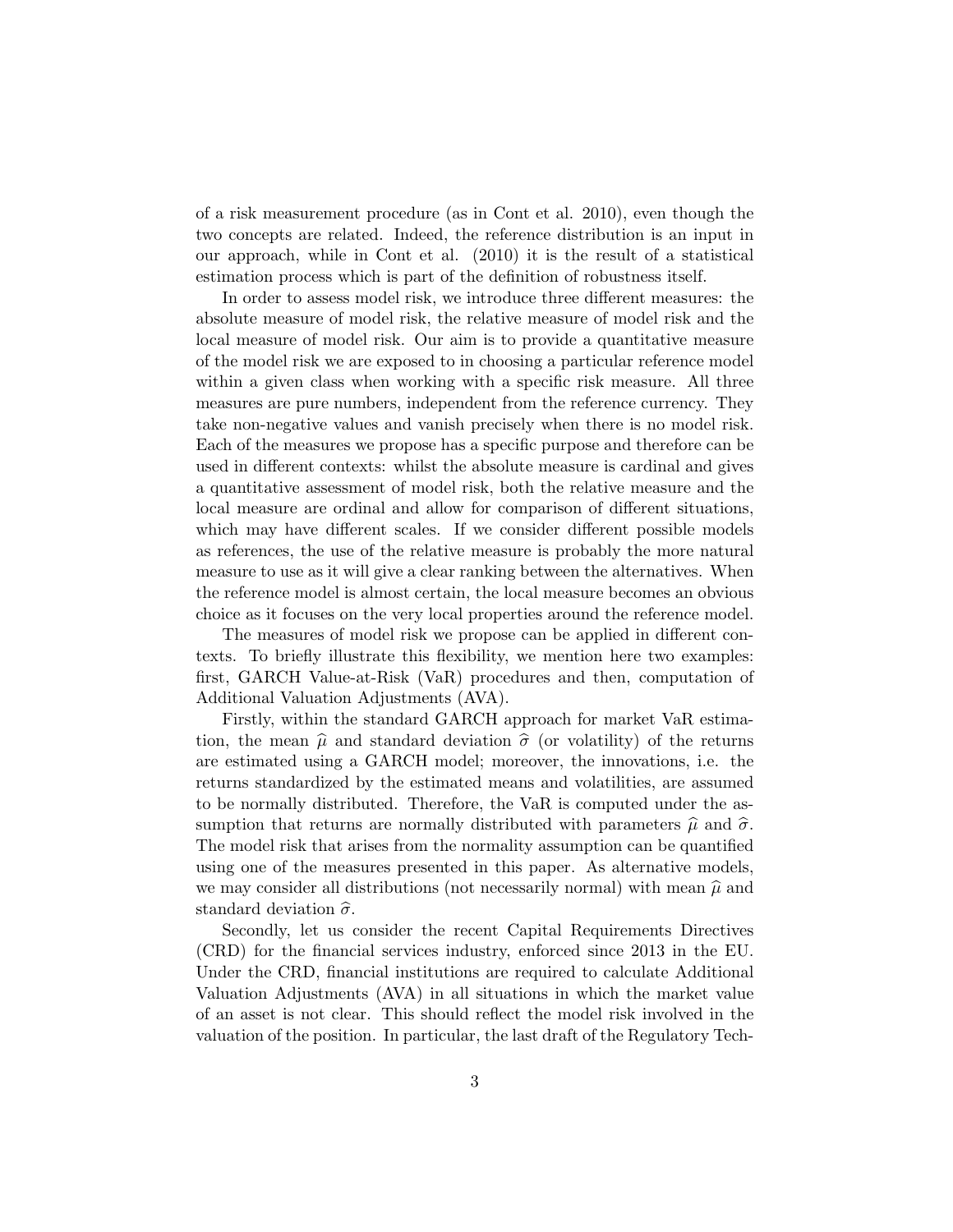nical Standard<sup>1</sup> issued by the European Banking Association proposes that: "institutions shall calculate the model risk AVA by determining a range of plausible valuations produced from alternative appropriate modelling and calibration approaches." (Article 11). So, by formally replacing risk measures with *valuations* in our framework, the measures of model risk we propose could be effectively used for this purpose.

The rest of the paper is structured as follows. In Section 2, as a motivating example, we show how the Basel multiplier can be seen as a rough measure of model risk. In Section 3 we present the definition and the main properties of absolute and relative measures of model risk. Some examples, using alternative sets of distributions based on fixed moments or small perturbations, are provided in Section 4. In Section 5 we discuss local measures of model risk and Section 6 concludes.

## 2 A motivating example

In this section, we start by looking at the Basel multiplier, introduced by the Basel Committee as an ingredient in the assessment of the capital requirements for financial institutions. As we will see, this multiplier is closely related to probabilistic bounds giving some upper limit to classical risk measures such as the Value-at-Risk and the Expected Shortfall. These preliminary remarks will motivate our approach when introducing some measures for model risk in the next section.

#### 2.1 The Basel multiplier

Within the Basel framework, financial institutions are allowed to use internal models to assess the capital requirement due to market risk. The capital charge is actually the sum of six terms taking into account different facets of market risk. The term that measures risk in usual conditions is given by the following formula:

$$
CC = \max\left\{ \text{VaR}^{(0)}, \frac{\lambda}{60} \sum_{i=1}^{60} \text{VaR}^{(-i)} \right\},
$$
 (1)

where  $VaR^{(0)}$  is the portfolio's Value-at-Risk (of order  $1\%$  and with a 10-day horizon) computed today, while  $VaR<sup>(-i)</sup>$  is the figure we obtained i days ago.

The constant  $\lambda$  is called the *multiplier* and it is assigned to each institution by the regulator, which periodically revises it. Its minimum value is

<sup>&</sup>lt;sup>1</sup>Available at www.eba.europa.eu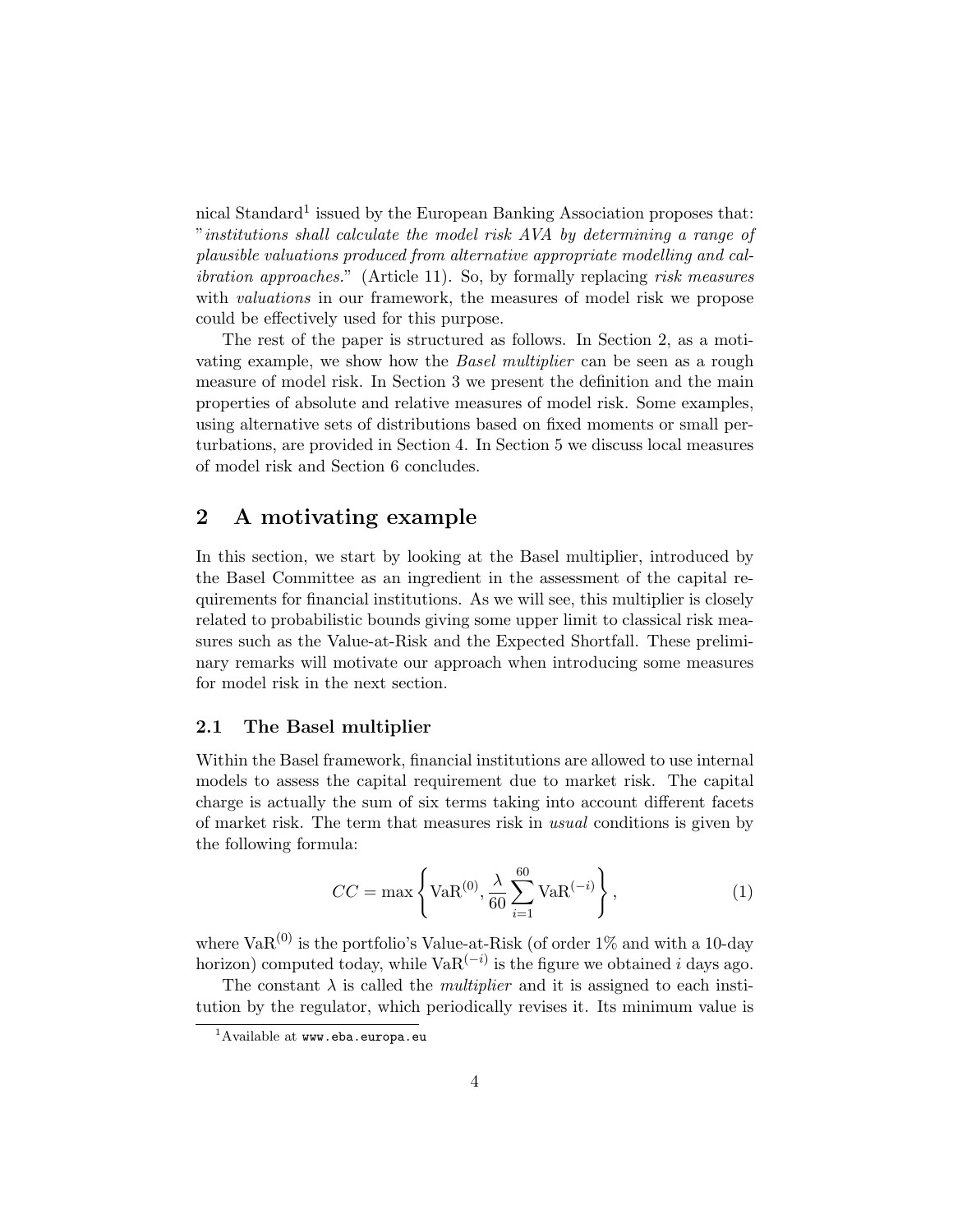3, but it can be increased up to 4 in the event that the risk measurement system provides poor back-testing performances. Given the magnitude of  $\lambda$ , it is apparent that in normal conditions the second term is the leading one in the maximum appearing in (1).

#### 2.2 Chebishev bounds and the multiplier

Stahl (1997) offered a simple theoretical justification for the multiplier to be chosen in the range  $[3, 4]$ . Here, we briefly summarize his argument. Let X be the random variable (r.v.) describing the Profits-and-Losses of a portfolio due to market risk. If the time-horizon is short, it is usually assumed that  $\mathbb{E}[X] = 0$ , so that

$$
VaR_{\alpha}(X) = \sigma VaR_{\alpha}(X),
$$

where  $\sigma^2$  is the variance of X and  $\widetilde{X} = X/\sigma$  is standard, i.e. it has zero mean and unit variance. While  $\sigma$  is a matter of estimation,  $VaR_{\alpha}(X)$  depends on the assumption we make about the *type* of the distribution of  $X$  (normal, Student-t, etc.).

An application of the Chebishev inequality to  $\widetilde{X}$  yields

$$
P(\widetilde{X} \leqslant -q) \leqslant P(|\widetilde{X}| \geqslant q) \leqslant \frac{1}{q^2}, \quad q > 0. \tag{2}
$$

Recalling the definition of VaR, it readily follows  $\mathrm{VaR}_\alpha(\widetilde X) \leqslant 1/\sqrt{\alpha},$  or

$$
VaR_{\alpha}(X) \leqslant \frac{\sigma}{\sqrt{\alpha}}.\tag{3}
$$

The right hand side of the above inequality thus provides an upper bound for the VaR of a random variable having mean 0 and variance  $\sigma^2$ . It can be compared with the VaR we obtain by using the delta-normal method, which is very commonly employed in practice. According to this method,  $\tilde{X}$  is normally distributed and therefore

$$
VaR_{\alpha}(X) = \sigma |z_{\alpha}| \qquad (\alpha < 0.5),
$$

where  $z_{\alpha} = \Phi^{-1}(\alpha)$  is the quantile of a standard normal. The graph of the ratio

$$
\frac{\sigma/\sqrt{\alpha}}{\sigma|z_{\alpha}|} = \frac{1}{|z_{\alpha}|\sqrt{\alpha}}\tag{4}
$$

is reported below (see Figure 1, left). We can see that for usual values of  $\alpha$  (i.e. from 1% to 5%), the ratio broadly lies in the interval [3, 4]. Therefore, if the VaR computed under normal assumptions is multiplied by  $\lambda$ , we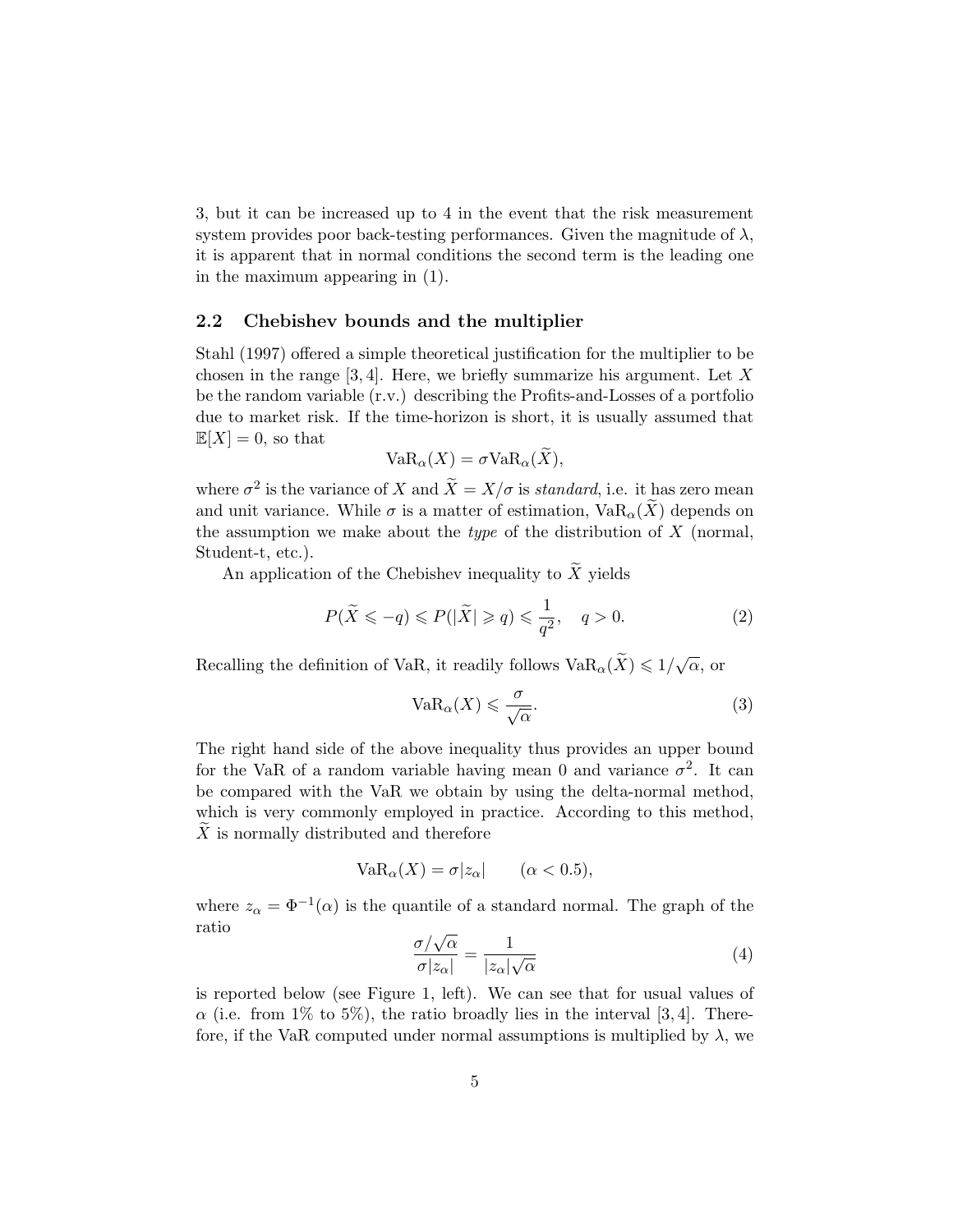obtain an upper bound for the worst possible VaR compatible with partial information (mean and variance) we have.

We can then extend this argument to the Expected Shortfall.<sup>2</sup> Indeed, by integrating inequality (3), we obtain

$$
ES_{\alpha}(X) = \frac{1}{\alpha} \int_0^{\alpha} VaR_u(X) du \le \frac{\sigma}{\alpha} \int_0^{\alpha} \frac{du}{\sqrt{u}} = \frac{2\sigma}{\sqrt{\alpha}}.
$$
 (5)

The upper bound has to be compared with the Expected Shortfall under normal assumptions, which is

$$
ES(X) = \frac{\sigma \varphi(z_{\alpha})}{\alpha},
$$

where  $\varphi$  is the density of a standard normal. From the graph of the ratio

$$
\frac{2\sigma/\sqrt{\alpha}}{\sigma\varphi(z_{\alpha})/\alpha} = \frac{2\sqrt{\alpha}}{\varphi(z_{\alpha})}
$$

(see Figure 1, right) we see that a proper multiplier for the Expected Shortfall would be in the range [4, 8].

The second inequality in (2) is sharp, i.e. it cannot be improved for any q. However, the first inequality is certainly not sharp and this means that the upper bounds for VaR and Expected Shortfall that we derived above are not optimal ones.

#### 2.3 Cantelli bounds and improvement of the multiplier

Better results for the bounds can be achieved by using the Cantelli inequality which concentrates on a single tail. A possible version of this inequality states that for a standard r.v.  $\widetilde{X}$ , the following inequality holds true:

$$
P(\tilde{X} \leqslant -q) \leqslant \frac{1}{1+q^2}, \qquad q > 0. \tag{6}
$$

From (6) it readily follows that

$$
VaR_{\alpha}(X) \leq \sigma \sqrt{\frac{1-\alpha}{\alpha}} \tag{7}
$$

for any random variable having mean 0 and variance  $\sigma^2$ . We see that this latter bound improves on (3). Nevertheless, the ratio between this bound

<sup>2</sup>Also see Leippold and Vanini (2002)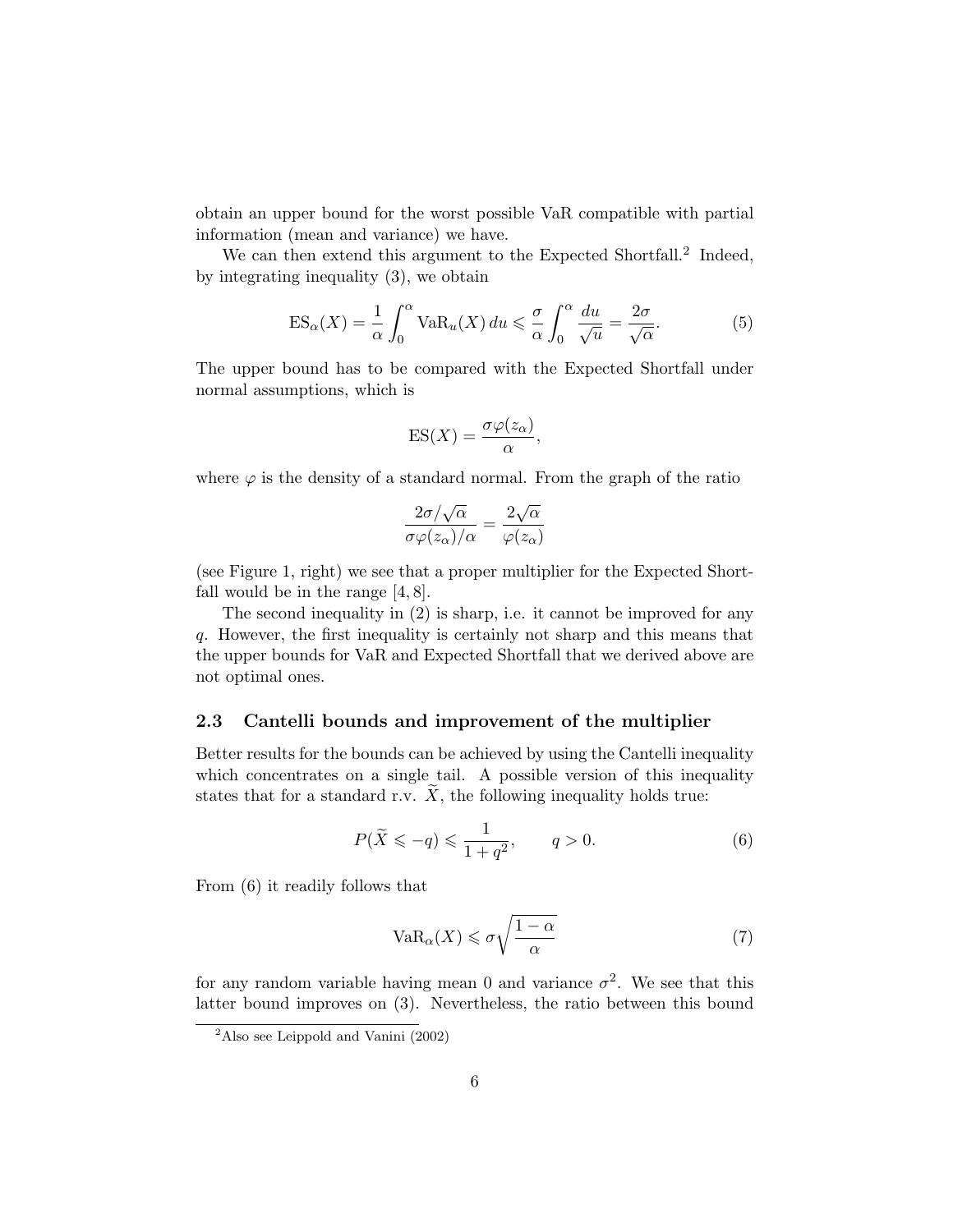

**Figure 1:** Ratio, as a function of  $\alpha \in (0, 10\%)$ , between the upper Chebishev bound and the risk measure under Gaussian hypothesis.

and the VaR computed under normal assumptions broadly remains between 3 and 4.

Integrating (7) we obtain the following upper bound for the Expected Shortfall:

$$
ES_{\alpha}(X) \leq \frac{\sigma}{\alpha} \int_0^{\alpha} \sqrt{\frac{1-u}{u}} \, du = \frac{\sigma}{\alpha} \left( \sqrt{\alpha - \alpha^2} + \arctan \sqrt{\frac{1-\alpha}{\alpha}} \right). \tag{8}
$$

This bound slightly improves on (5).

#### 2.4 Sharp bounds and significance of the multiplier

It is well known that the Cantelli inequality provides a sharp upper bound on the tail probability.<sup>3</sup> To put it another way, the following holds true:

$$
\sup_{\widetilde{X} \text{ standard}} P(\widetilde{X} \leqslant -q) = \frac{1}{1+q^2}, \qquad q > 0.
$$

This means that  $\sqrt{(1 - \alpha)/\alpha}$  is a sharp upper bound on  $\text{VaR}_{\alpha}(\widetilde{X})$  for  $\widetilde{X}$ standard (see also Lemma 4.2 below). By contrast, the bound (8), being an integral of sharp bounds, is not necessarily sharp. Indeed, we will recall later that the sharp bound is, in this case,  $ES_{\alpha}(X) \leq \sqrt{(1-\alpha)/\alpha}$ .

<sup>3</sup>See for instance Billingsley (1995), Section 5.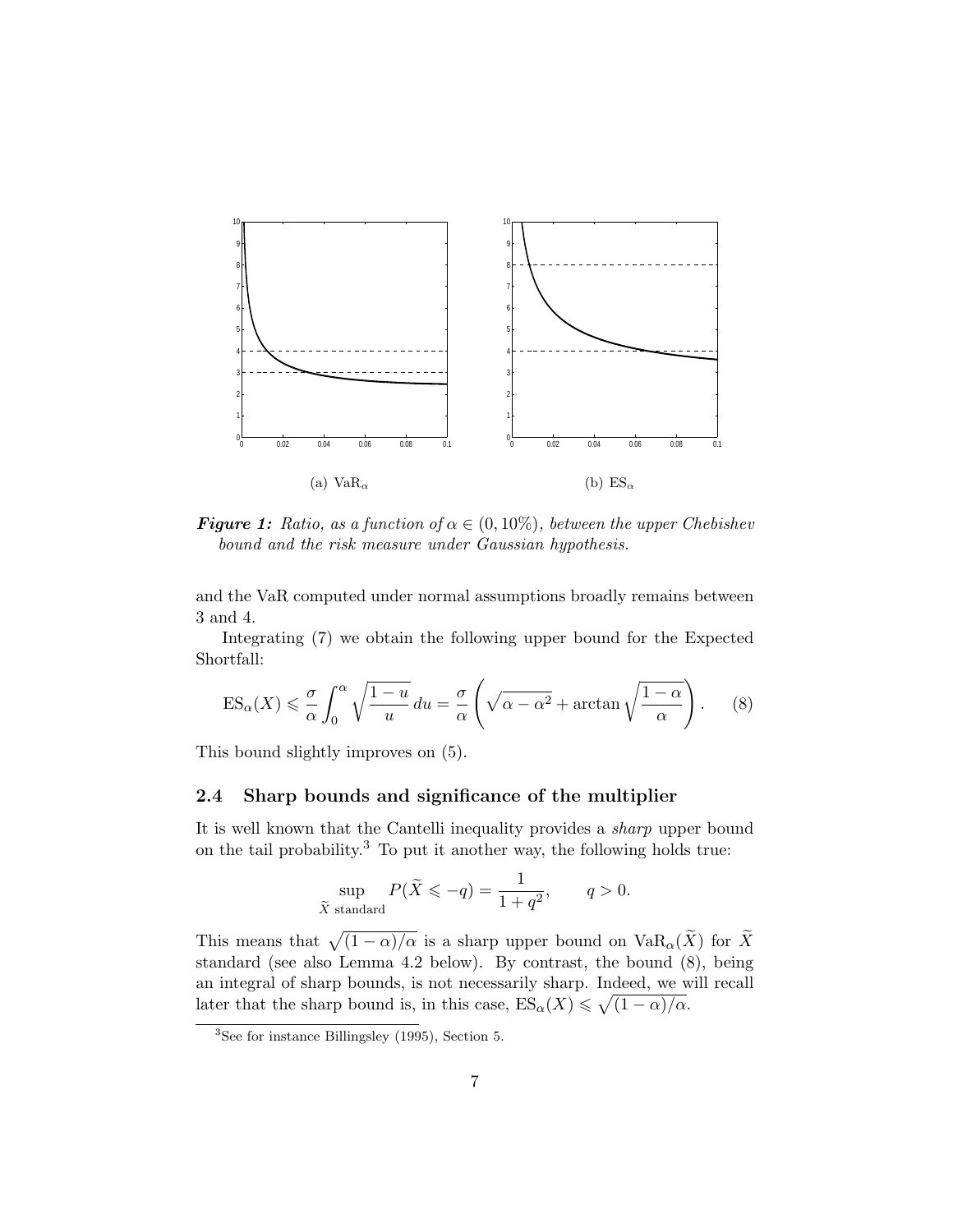

**Figure 2:** Ratio between the Chebishev (dashed) and sharp (continuous) upper bound and the risk measure under Gaussian hypothesis.

We can plot the ratio between the sharp upper bound and the risk measure computed under Gaussian hypotheses and compare it with the ratio we obtained before, using the Chebishev bounds. The results are in Figure 2. We can notice that for the Expected Shortfall, the actual ratio (i.e. the one based on the sharp bound) is much lower than the ratio based on the Chebishev bound and the actual multiplier should be in the range [3, 4] for the Expected Shortfall as well. This also means that assessing the impact of model uncertainty using Chebishev bounds can give us misleading answers regarding the Expected Shortfall.

Therefore, it becomes apparent that an accurate analysis and understanding of the sharp bounds for the considered risk measure is essential in the assessment of model risk. Any other bounds may lead to an inaccurate assessment of the model risk and as a consequence to potential errors in any associated decision process. For that reason, in this paper we introduce different measures of model risk based on sharp bounds (both lower and upper bounds). The explicit computation of those bounds will then be a crucial step.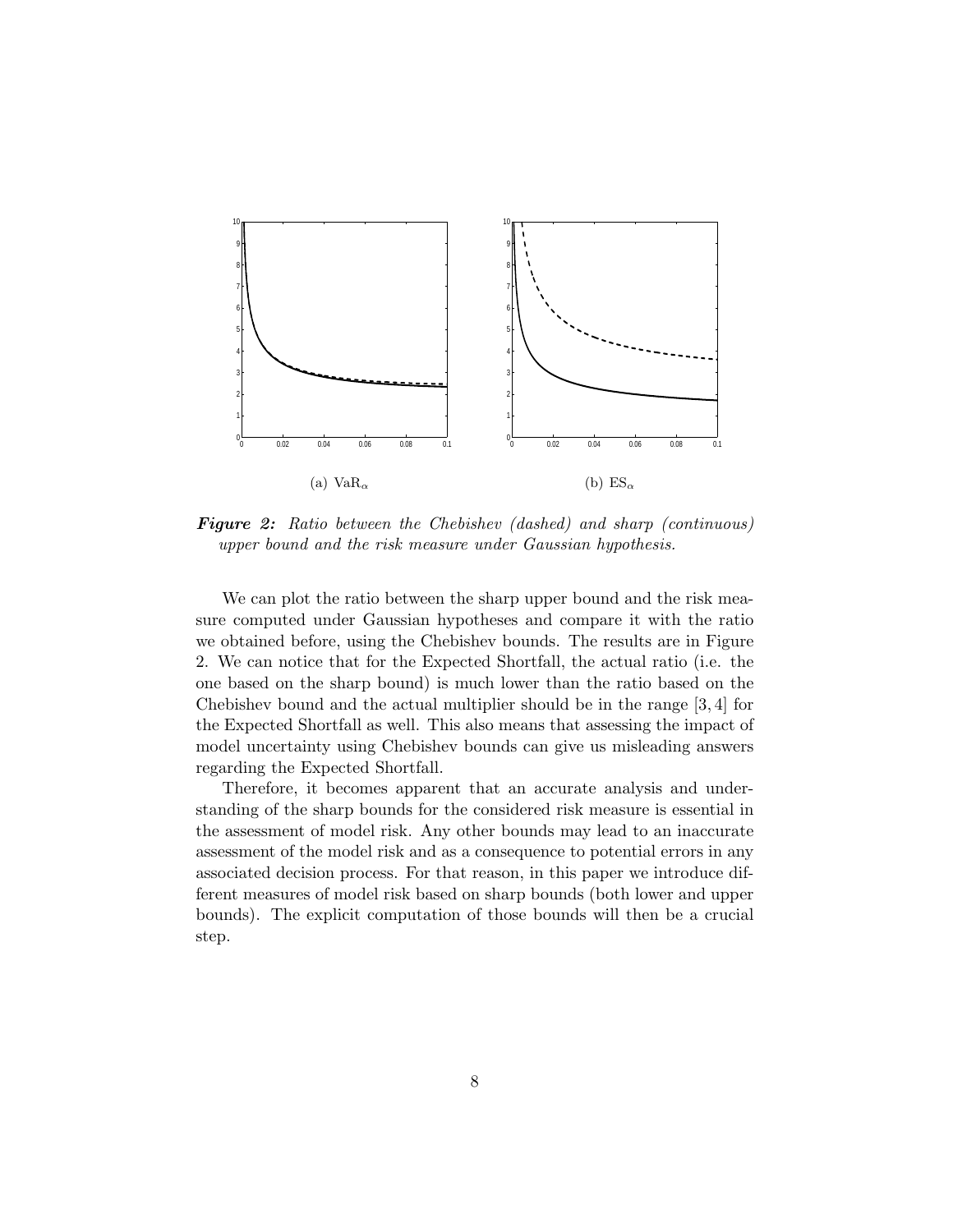### 3 Absolute and relative measures of model risk

In this section, we introduce two different notions of measures of model risk. We will work with a given risk measure, a given reference model and a set of alternative models. Our aim is to provide a quantitative measure of the model risk we are exposed to in choosing this particular reference model within a given class when working with a specific risk measure. Two measures are introduced: the absolute measure of model risk provides a cardinal measure whilst the relative measure of model risk is ordinal and allows for comparison between various situations.

#### 3.1 Notation

We first introduce some basic notation and assumptions to be used here and in the sequel to this paper. A probability space  $(\Omega, \mathcal{F}, P)$  is given and we assume it to be atomless.<sup>4</sup> For any r.v. X defined on  $(\Omega, \mathcal{F}, P)$ , let  $F_X$  be the associated distribution function, i.e.  $F_X(x) = P(X \leq x)$ , and

$$
q_{\alpha}(X) = \inf\{x \,:\, F_X(x) \geq \alpha\}
$$

be the (lower) quantile of order  $\alpha \in (0,1)$ . We will write  $X \sim Y$  if  $F_X \equiv F_Y$ and  $X \sim F$  if  $F_X \equiv F$ . In this paper, a *risk measure* is a map  $\rho : \mathcal{L}_{\rho} \to \mathbb{R}$ , defined on some space of r.v.  $\mathcal{L}_{\rho}$  and satisfying the following properties

- law invariance:  $\rho(X) = \rho(Y)$  whenever  $X \sim Y$
- positive homogeneity:  $\rho(aX) = a\rho(X)$  for any  $a \geq 0$
- translation invariance:  $\rho(X + b) = \rho(X) b$  for any  $b \in \mathbb{R}$

We remark that, for fixed  $\alpha \in (0,1)$ , both the Value-at-Risk

$$
VaR_{\alpha}(X) = -q_{\alpha}(X),
$$

and the Expected Shortfall

$$
ES_{\alpha}(X) = \frac{1}{\alpha} \int_0^{\alpha} VaR_u(X) du
$$

satisfy these assumptions. We stress that Value-at-Risk is defined over all random variables, while the Expected Shortfall requires an integrability condition on the left tail of  $X$ . More generally any law-invariant coherent risk

<sup>&</sup>lt;sup>4</sup>This ensures, for any distribution  $F$ , the existence of a r.v. distributed as  $F$ .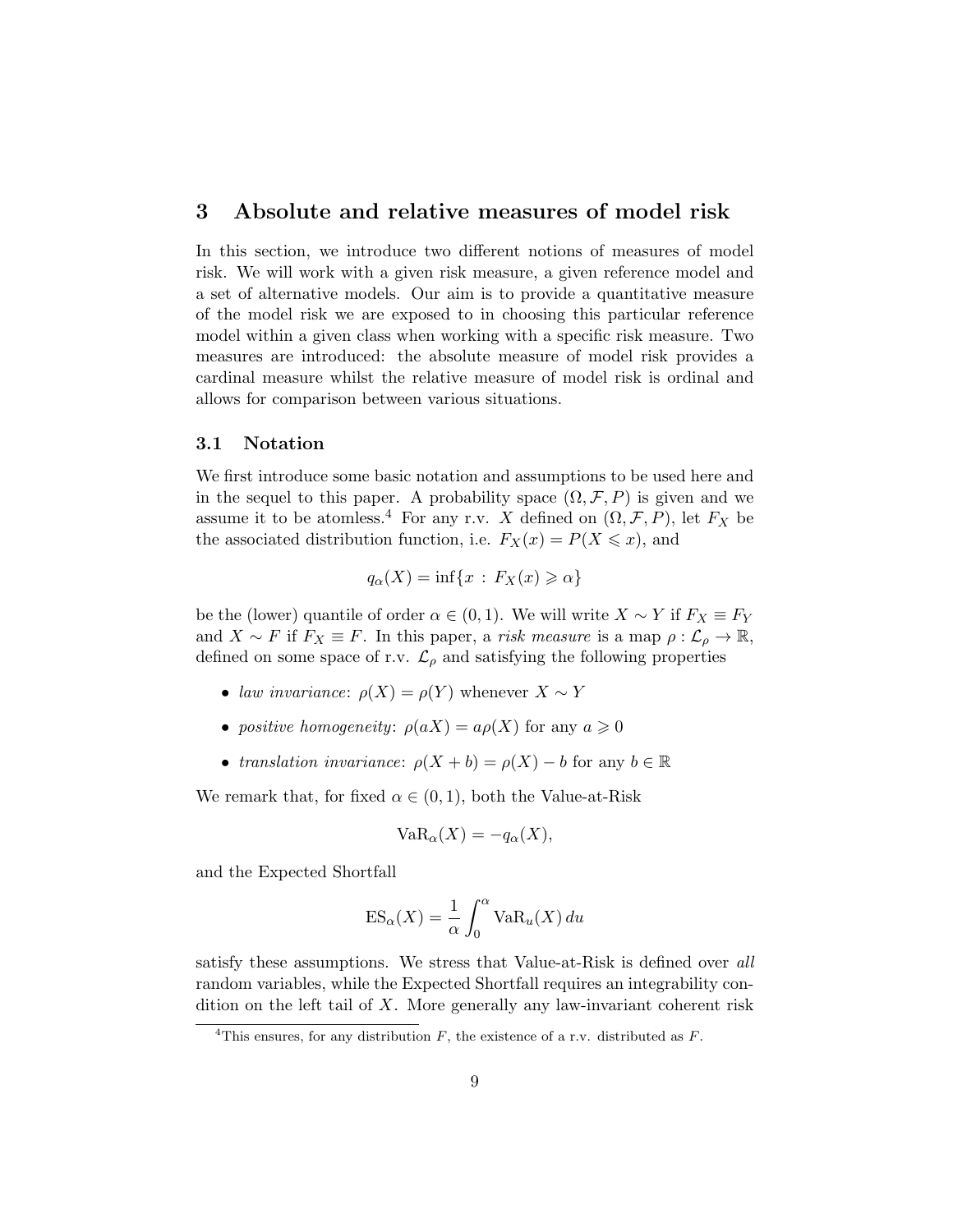measure falls in our framework, a chief example being the class of spectral risk measures (see Acerbi 2002). In view of the law invariance property, we can alternatively regard a risk measure as a functional directly defined on a suitable set of distributions. Indeed, with a slight abuse of notation, we can set  $\rho(F) = \rho(X)$  for  $X \sim F$ .

#### 3.2 Definitions

We now introduce two measures of model risk. Both measures are associated to a risk measure  $\rho$ , a r.v.  $X_0$ , to act as a reference distribution hypothesis, and a set  $\mathcal L$  of r.v., to act as alternative distribution hypotheses. In this paper, we do not discuss the selection procedure for the reference distribution, and refer to Alexander and Sarabia (2012), where some specific criteria are reviewed. We assume that  $X_0 \in \mathcal{L} \subset \mathcal{L}_{\rho}$ . We also assume that both quantities

$$
\underline{\rho}(\mathcal{L}) = \inf_{X \in \mathcal{L}} \rho(X), \qquad \overline{\rho}(\mathcal{L}) = \sup_{X \in \mathcal{L}} \rho(X)
$$

are finite and that  $\rho(\mathcal{L}) \neq \overline{\rho}(\mathcal{L})$ . Clearly, the inequalities  $\rho(\mathcal{L}) \leq \rho(X_0) \leq$  $\overline{\rho}(\mathcal{L})$  hold true. Finally, we assume that  $\rho(X_0) > 0$ : this is not a restrictive hypothesis as the measured risk of financial positions is usually positive. We are ready to give the two definitions of model risk.

**Definition 3.1** The absolute measure of model risk associated to  $\rho$ ,  $X_0$  and  $\mathcal{L}$  is<sup>5</sup>

$$
AM = AM(X_0, \mathcal{L}) = \frac{\overline{\rho}(\mathcal{L})}{\rho(X_0)} - 1.
$$

The relative measure of model risk is

$$
RM = RM(X_0, \mathcal{L}) = \frac{\overline{\rho}(\mathcal{L}) - \rho(X_0)}{\overline{\rho}(\mathcal{L}) - \underline{\rho}(\mathcal{L})}.
$$

The absolute measure is a concept which in a sense generalizes the Basel multiplier: indeed, by multiplying  $\rho(X_0)$  by  $AM + 1$  we reach the maximum risk that is attainable within  $\mathcal{L}$ . So, if we interpret  $\mathcal{L}$  as a set of possible departures from the reference model  $X_0$ , then AM quantifies how bad the worst possible case is. Plainly,  $AM \geq 0$  with  $AM = 0$  (i.e. no model risk) if and only if  $X_0$  has already a worst-case distribution, i.e.  $\rho(X_0) = \overline{\rho}(\mathcal{L})$ .

It is apparent that, for given  $\rho$  and  $X_0$ , the larger  $\mathcal L$  is the greater AM is, as  $\bar{\rho}(\mathcal{L})$  is increasing in  $\mathcal{L}$ . This justifies the qualifier absolute that we give to AM, even though it comes in the form of a ratio.

<sup>&</sup>lt;sup>5</sup>For the sake of simplicity, we drop the obvious dependence on  $\rho$ .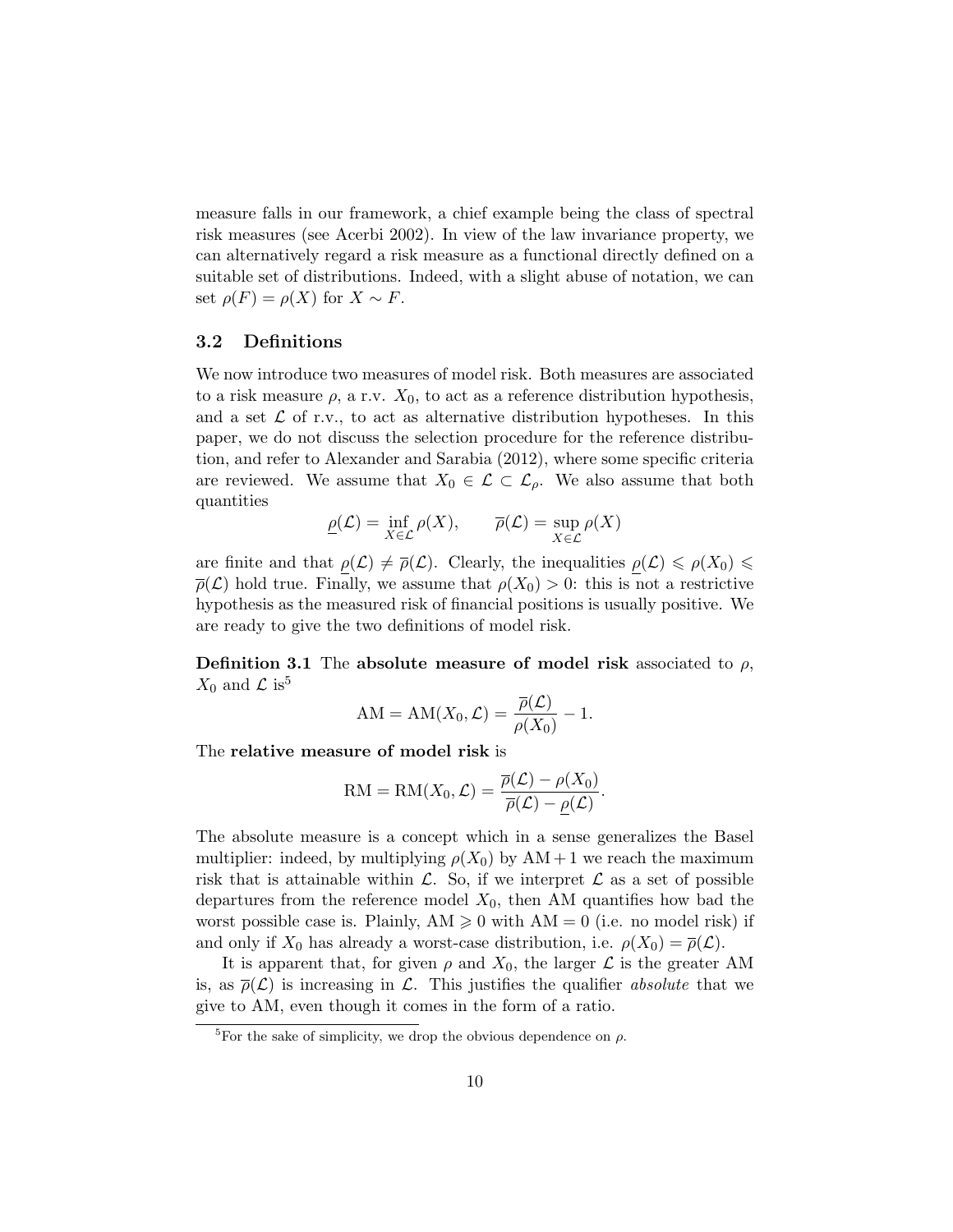By contrast, RM has a *relative* behaviour. Indeed, the difference  $\bar{\rho}(\mathcal{L})$  –  $\rho(X_0)$  is divided by the whole range  $\bar{\rho}(\mathcal{L}) - \rho(\mathcal{L})$ . As a consequence, it is immediately seen that

$$
0 \leqslant \mathrm{RM} \leqslant 1.
$$

We observe RM = 0 or 1 precisely when  $\rho(X_0) = \overline{\rho}(\mathcal{L})$  (no model risk) or  $\rho(X_0) = \rho(\mathcal{L})$  (full model risk). In other words, it focuses on the *relative position* of  $\rho(X_0)$  within the range  $[\rho(\mathcal{L}), \overline{\rho}(\mathcal{L})]$  and not only on the position with respect to the supremum. In the next section, we will also see that RM need not be increasing in  $\mathcal{L}$ , thus providing a *relative* assessment of model risk.

Remark 3.2 Using the previous notation, the measure of model risk introduced in Kerkhof et al (2010) is

$$
M_K = \overline{\rho}(\mathcal{L}) - \rho(X_0).
$$

We note that this measure is also non-negative and vanishes precisely when there is no model risk. However, it is expressed in terms of a given currency and depends on the scale of the risk  $X_0$ . Since  $AM = M_K/\rho(X_0)$ , the absolute measure proposed here is a unit-less version of  $M_K$ , normalized by the size of the risk. We think that this normalization allows us to use AM also as a comparison tool between different situations.

Remark 3.3 In the different context of derivative pricing, Cont (2006) proposed a measure of model risk which is based on the computation of extremal prices using a set of pricing measures. The obtained measure is formally similar to our definitions.

#### 3.3 Properties

In the next proposition, we collect some basic properties of the two measures of model risk previously introduced. For any  $a, b \in \mathbb{R}$  we define

$$
a\mathcal{L} + b = \{aX + b : X \in \mathcal{L}\}
$$

**Proposition 3.4** For any  $a > 0$  and  $b \in \mathbb{R}$  it holds

$$
AM(aX_0, a\mathcal{L}) = AM(X_0, \mathcal{L}),
$$
  
 
$$
AM(X_0 + b, \mathcal{L} + b) \begin{cases} > AM(X_0, \mathcal{L}), & \text{for } b > 0 \\ < AM(X_0, \mathcal{L}), & \text{for } b < 0 \end{cases}
$$

and

$$
RM(aX_0 + b, a\mathcal{L} + b) = RM(X_0, \mathcal{L}).
$$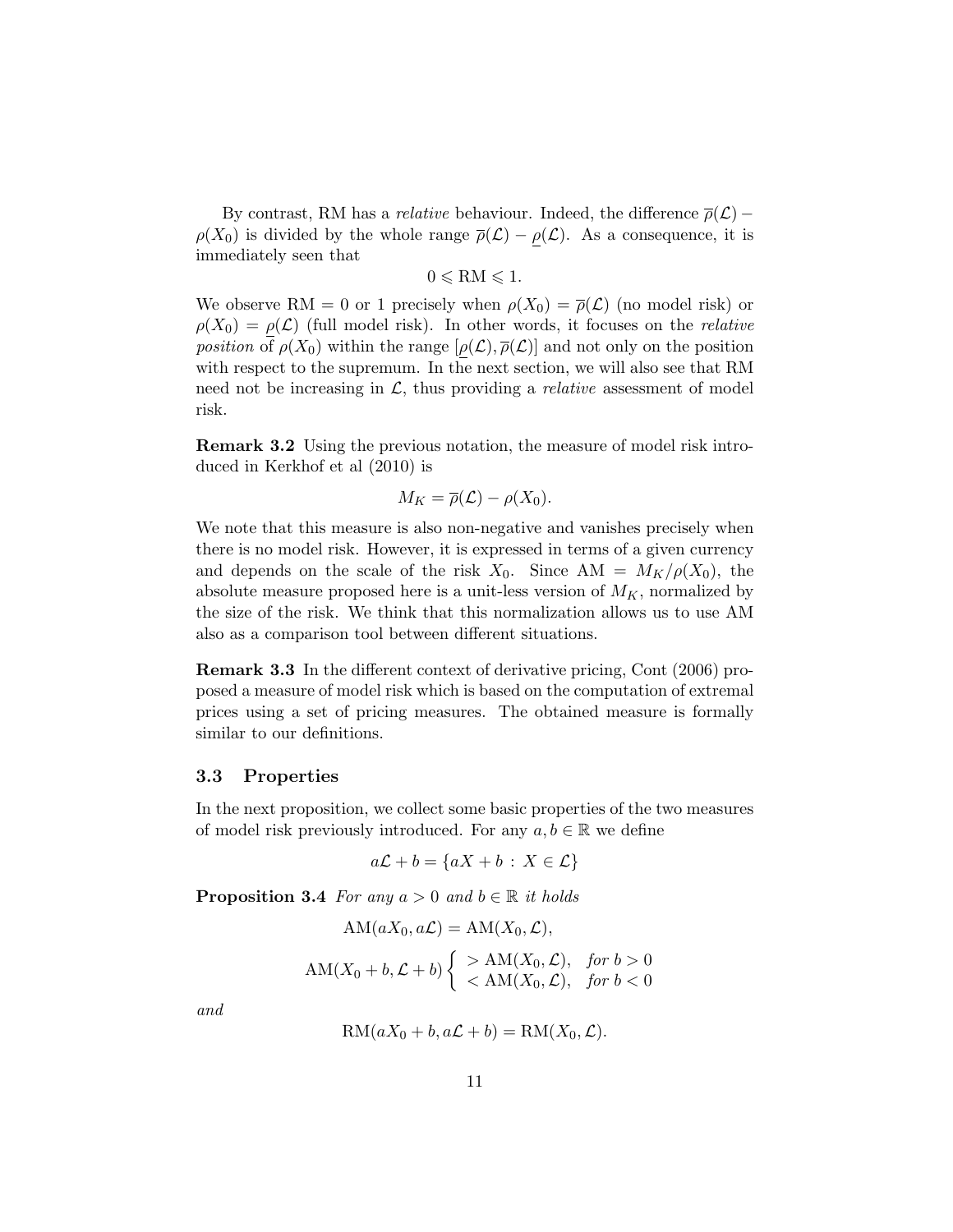**Proof.** The proof is trivial once we observe that for  $a > 0$  and  $b \in \mathbb{R}$ 

$$
\rho(a\mathcal{L} + b) = a\rho(\mathcal{L}) - b, \quad \overline{\rho}(a\mathcal{L} + b) = a\overline{\rho}(\mathcal{L}) - b
$$

and  $\rho(aX_0 + b) = a\rho(X_0) - b$ .

For given  $\mu \in \mathbb{R}$  and  $\sigma > 0$ , consider the set

$$
\mathcal{L}_{\mu,\sigma} = \{ X : \mathbb{E}[X] = \mu, \ \sigma(X) = \sigma \}
$$

where the first two moments are fixed. The *standardized version* of  $X \in \mathcal{L}_{\mu,\sigma}$ is defined by

$$
\widetilde{X}=\frac{X-\mu}{\sigma}\in \mathcal{L}_{0,1}.
$$

Setting  $a = 1/\sigma$  and  $b = -\mu/\sigma$  in Proposition 3.4 we immediately obtain

Corollary 3.5 If  $\mathcal{L} \subseteq \mathcal{L}_{\mu,\sigma}$  and  $X_0 \in \mathcal{L}$ , then

$$
RM(X_0, \mathcal{L}) = RM(X_0, \mathcal{L}),
$$

where  $\widetilde{\mathcal{L}} = {\widetilde{X} : X \in \mathcal{L}}$ . In particular

$$
RM(X_0, \mathcal{L}_{\mu,\sigma}) = RM(X_0, \mathcal{L}_{0,1}).
$$

In what follows we shall be mainly interested in measuring model risk with respect to  $\mathcal{L}_{\mu,\sigma}$ , or some subsets. In view of the last result, we will concentrate on the particular case  $\mathcal{L}_{0,1}$ , provided we standardize the reference r.v.  $X_0$ .

Next, we observe that, for fixed  $\rho$  and  $\mathcal{L}$ , the relative measure of model risk comes in the form

$$
RM(X_0) = c_1 - c_2 \rho(X_0), \tag{9}
$$

where  $c_2$  is positive. If  $\rho$  is a convex map, as is the case with the Expected Shortfall, or more generally with the class of (law-invariant) convex risk measures, then RM is concave.<sup>6</sup> So, for instance, if  $X_1, X_2$  and  $(X_1+X_2)/2$ are in  $\mathcal L$  and  $RM(X_1) = RM(X_2)$ , then

$$
RM\left(\frac{X_1 + X_2}{2}\right) \geqslant \frac{RM(X_1) + RM(X_2)}{2} = RM(X_1).
$$

 $^6\mbox{Provided, of course, a certain convex combination of two r.v. in  
  $\mathcal L$  remains in  $\mathcal L.$$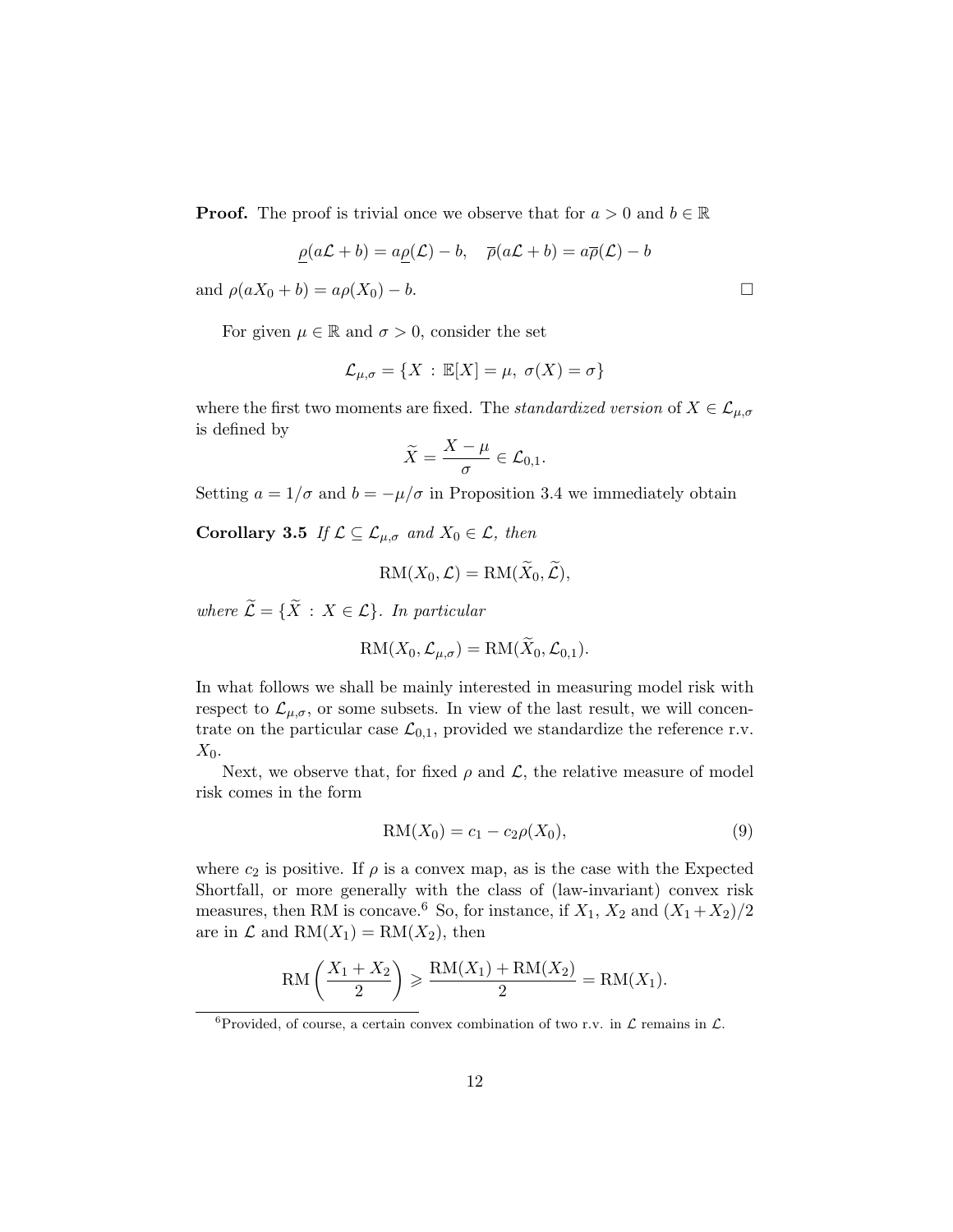Such an inequality can be partly explained by the fact that the model risk associated with  $(X_1 + X_2)/2$  is due both to the model risk of the *marginals* and to the model risk of the joint distribution.

Thanks to (9), we see that other possible properties for RM (like monotonicity, continuity, etc.) are inherited from similar properties of the risk measure. Subadditivity, a property which is fulfilled by all coherent risk measures, is an exception. Indeed, if we know that  $\rho(X_1+X_2) \leq \rho(X_1)+\rho(X_2)$ , and that  $X_1, X_2, X_1 + X_2 \in \mathcal{L}$  we can only conclude that

$$
RM(X_1+X_2) \geqslant RM(X_1) + RM(X_2) - \frac{\overline{\rho}(\mathcal{L})}{\overline{\rho}(\mathcal{L}) - \underline{\rho}(\mathcal{L})}.
$$

and subadditivity is ensured only if the last term in the right hand side is sufficiently small.

#### 4 Some examples

In this section, we illustrate both measures of model risk and study the following example: we consider a r.v.  $X_0$  with a reference distribution in the set  $\mathcal{L}_{\mu,\sigma}$ , which corresponds to the set of all r.v. with mean  $\mu$  and standard deviation  $\sigma$ , and we estimate both measures of model risk for two measures of risk, namely VaR and Expected Shortfall. Without any loss of generality, as previously discussed, we can restrict our attention to the particular case where the set of r.v. is  $\mathcal{L}_{0,1}$ .

Before focusing on our examples, we give a preliminary result on extremal quantiles on a general set  $\mathcal L$  that will be useful for the rest of the paper.

#### 4.1 Preliminary result on extremal quantiles

Let  $\mathcal L$  be a general set of r.v. and  $\overline{F}_{\mathcal L}$  and  $\underline{F}_{\mathcal L}$  the extremal functions on  $\mathcal L$ defined, for any  $x$ , as:

$$
\overline{F}_{\mathcal{L}}(x) = \sup_{X \in \mathcal{L}} F_X(x) \qquad \underline{F}_{\mathcal{L}}(x) = \inf_{X \in \mathcal{L}} F_X(x).
$$

Note that  $\overline{F}_{\mathcal{L}}(+\infty) = 1$ ,  $\underline{F}_{\mathcal{L}}(-\infty) = 0$  and that both  $\overline{F}_{\mathcal{L}}$  and  $\underline{F}_{\mathcal{L}}$  are non-decreasing functions<sup>7</sup>. We will refer to them as the *maximal function* and the minimal function respectively. Note also that these functions are not necessarily distribution functions as it may happen that  $\overline{F}_{\mathcal{L}}(-\infty) > 0$ and/or  $\underline{F}_{\mathcal{L}}(+\infty) < 1$ .

<sup>&</sup>lt;sup>7</sup>Note that both  $\overline{F}_{\mathcal{L}}$  and  $\underline{F}_{\mathcal{L}}$  are not necessarily càdlàg. However the set of points on which they are not càdlàg is at most countable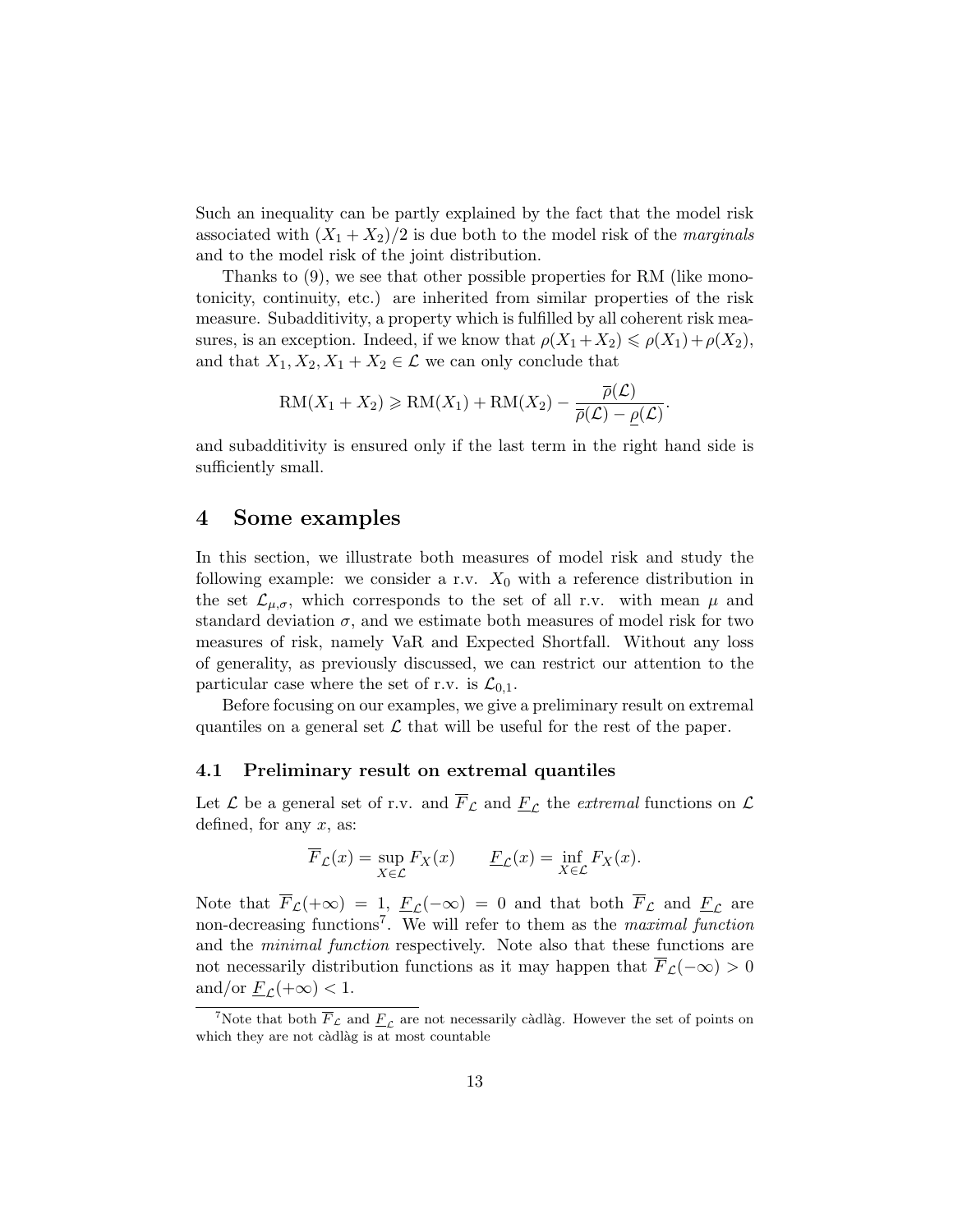**Remark 4.1** If  $\overline{F}_\mathcal{L}$  and  $\underline{F}_\mathcal{L}$  are indeed distribution functions, they are extremal in the sense of the first order stochastic dominance (denoted  $\succcurlyeq_{1sd}$ ). This means that

$$
\overline{F}_{\mathcal{L}} \succcurlyeq_{1sd} F_X \succcurlyeq_{1sd} \underline{F}_{\mathcal{L}} \qquad \forall X \in \mathcal{L}
$$

and that if G and H are two distribution functions satisfying  $G \succ_{1sd} F_X \succ_{1sd}$  $H, \forall X \in \mathcal{L}, \text{ then } G \succcurlyeq_{1sd} \overline{F}_{\mathcal{L}} \text{ and } \underline{F}_{\mathcal{L}} \succcurlyeq_{1sd} H.$ 

The following result on extremal quantiles will be very useful in the rest of the paper.

**Lemma 4.2** Assume that  $\overline{F}_{\mathcal{L}}(-\infty) < \underline{F}_{\mathcal{L}}(+\infty)$ . If  $\overline{F}_{\mathcal{L}}$  and  $\underline{F}_{\mathcal{L}}$  are invertible functions,<sup>8</sup> then for any  $\alpha \in (\overline{F}_{\mathcal{L}}(-\infty), \underline{F}_{\mathcal{L}}(+\infty))$  it holds

$$
\inf_{X \in \mathcal{L}} q_{\alpha}(X) = \overline{F}_{\mathcal{L}}^{-1}(\alpha) \quad \text{and} \quad \sup_{X \in \mathcal{L}} q_{\alpha}(X) = \underline{F}_{\mathcal{L}}^{-1}(\alpha). \tag{10}
$$

If both  $\overline{F}_{\mathcal{L}}$  and  $\underline{F}_{\mathcal{L}}$  are distribution functions, then (10) holds true for any  $\alpha \in (0,1)$ .

**Proof.** We prove the result for the infimum only, as a similar argument leads to the result for the supremum. If  $\alpha > \overline{F}_{\mathcal{L}}(-\infty)$ , then by assumption  $a = \overline{F}_{\mathcal{L}}^{-1}(\alpha)$  is well defined.

Let us assume by contradiction that  $b = \inf_{X \in \mathcal{L}} q_{\alpha}(X) > a$ . Then for any  $X \in \mathcal{L}$  we have  $q_{\alpha}(X) \geqslant b > a$ , hence  $F_X(x) < \alpha$  for  $x \in [a, b)$ , by the very definition of quantile. It follows that  $\overline{F}_{\mathcal{L}}(x) \leq \alpha = \overline{F}_{\mathcal{L}}(a)$  for  $x \in [a, b)$ , but this is in contrast with the fact that, by assumption,  $F_{\mathcal{L}}$  is strictly increasing.

If instead we assume that  $b < a$ , then there exists some  $X \in \mathcal{L}$  such that  $q_{\alpha}(X) < a$ . As  $\overline{F}_{\mathcal{L}}$  is strictly increasing, we have

$$
F_X(q_\alpha(X)) \leqslant \overline{F}_{\mathcal{L}}(q_\alpha(X)) < \overline{F}_{\mathcal{L}}(a) = \alpha.
$$

However, by definition of quantile, it always holds  $F_X(q_\alpha(X)) \geq \alpha$  and we have reached a contradiction. We then conclude that  $b = a$ .

Remark 4.3 The following example underlines the importance of the invertibility of  $F_{\mathcal{L}}$  and  $\underline{F}_{\mathcal{L}}$  in Lemma 4.2. Without this assumption the equalities in (10) need not hold even if we replace  $\overline{F}_{\mathcal{L}}^{-1}$  or  $\underline{F}_{\mathcal{L}}^{-1}$  by the generalized

<sup>&</sup>lt;sup>8</sup>Except, respectively, on the sets  $\{x : \overline{F}_\mathcal{L}(x) = \overline{F}_\mathcal{L}(-\infty) \text{ or } 1\}$  and  $\{x : \underline{F}_\mathcal{L}(x) =$ 0 or  $\underline{F}_{\mathcal{L}}(+\infty)$ .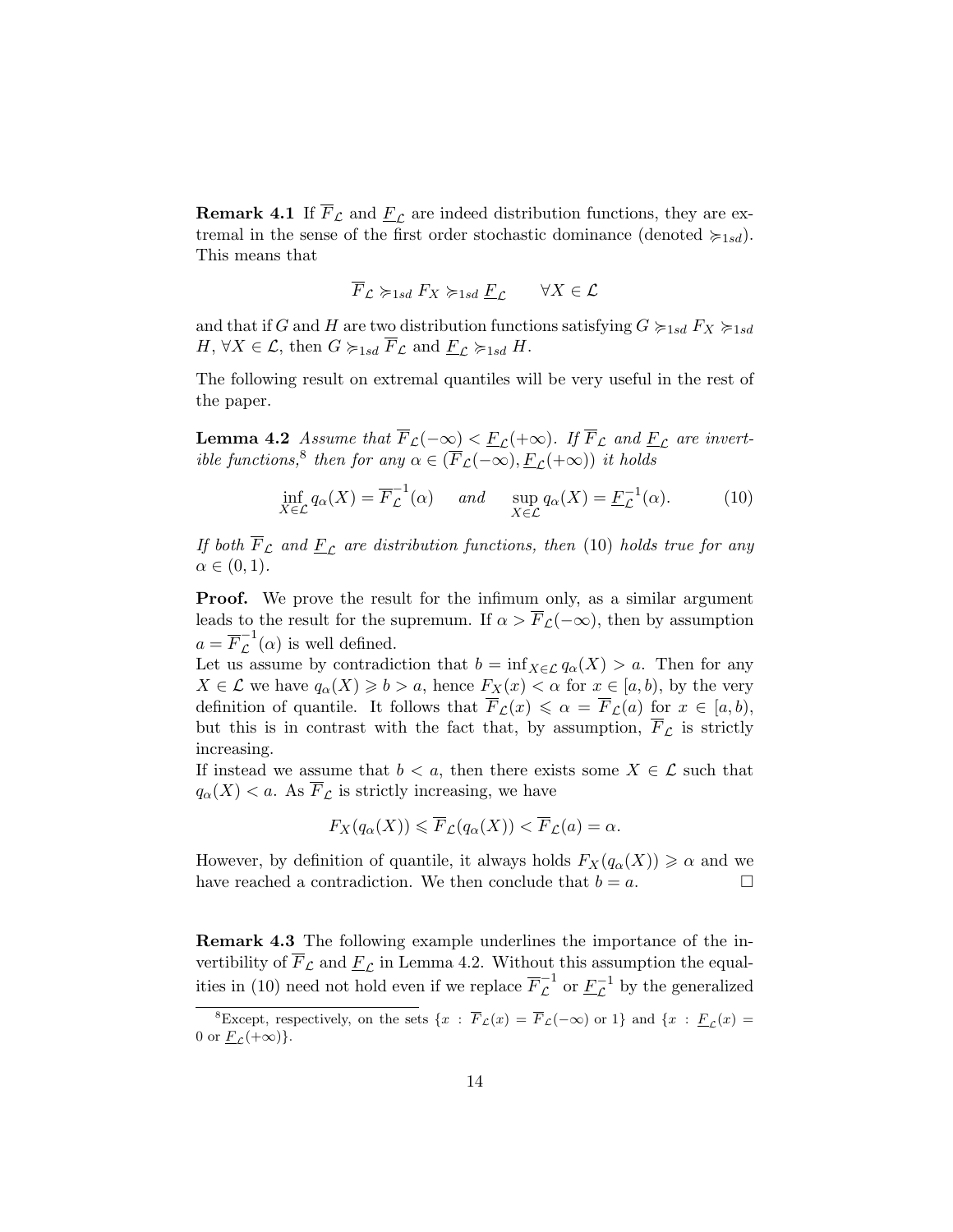inverses (i.e. the quantile functions). Fix  $\alpha$  and consider the sequence  $\mathcal{L} = (X_n)_{n \geq 1}$  of r.v. where  $X_n$  takes the value 1 with probability  $1 - \alpha + \frac{1}{n}$  $\overline{n}$ and the value 0 with probability  $\alpha - \frac{1}{n}$  $\frac{1}{n}$ . It is easy to check that

$$
\overline{F}_{\mathcal{L}}(x) \equiv \sup_{n} F_{X_n}(x) = \begin{cases} 0 & \text{if } x < 0 \\ \alpha & \text{if } 0 \leq x < 1 \\ 1 & \text{if } x \geq 1 \end{cases}
$$

If  $\overline{X} \sim \overline{F}_\mathcal{L}$ , we have  $q_\alpha(\overline{X}) = 0$  even though  $q_\alpha(X_n) = 1$  for any  $n \geq 1$ . So, (10) does not hold in this case.

#### 4.2 Model risk for VaR

Following Section 4 in Royden (1953) and Chapter 3, Section 4 in Hürlimann (2008), using classical Chebyshev-Markov inequalities, the extremal functions on  $\mathcal{L}_{0,1}$  are distributions and are given as follows:

$$
\overline{F}_{\mathcal{L}_{0,1}}(x) = \begin{cases}\n\frac{1}{1+x^2} & \text{if } x \leq 0 \\
1 & \text{if } x \geq 0\n\end{cases}\n\qquad \text{and} \qquad\n\frac{F_{\mathcal{L}_{0,1}}(x)}{F_{\mathcal{L}_{0,1}}(x)} = \begin{cases}\n0 & \text{if } x \leq 0 \\
\frac{x^2}{1+x^2} & \text{if } x \geq 0\n\end{cases}
$$

These extremal distributions are often called, respectively, maximal and minimal Chebyshev-Markov distributions for  $\mathcal{L}_{0,1}$ . Note, however, that both extremal distributions  $\underline{F}_{\mathcal{L}_{0,1}}$  and  $\overline{F}_{\mathcal{L}_{0,1}}$  are not in  $\mathcal{L}_{0,1}$ . In fact, the mean of  $\underline{F}_{\mathcal{L}_{0,1}}$  is negative, the mean of  $F_{\mathcal{L}_{0,1}}$  is positive and both variances are infinite.

From Lemma 4.2, as both  $\underline{F}_{\mathcal{L}_{0,1}}$  and  $F_{\mathcal{L}_{0,1}}$  are invertible, the following identities prevail for the extremum quantiles (see for instance Hürlimann 2002, Theorem 3.1, or Bertsimas et al. 2004, Theorem 2):

$$
\inf_{X \in \mathcal{L}_{0,1}} q_{\alpha}(X) = \overline{F}_{\mathcal{L}_{0,1}}^{-1}(\alpha) = -\sqrt{\frac{1-\alpha}{\alpha}}
$$

$$
\sup_{X \in \mathcal{L}_{0,1}} q_{\alpha}(X) = \underline{F}_{\mathcal{L}_{0,1}}^{-1}(\alpha) = \sqrt{\frac{\alpha}{1-\alpha}}.
$$

As a straightforward consequence of the extremal quantiles, the following result holds true:

**Proposition 4.4** (i) The absolute measure of model risk for  $VaR_{\alpha}$  at  $X_0$ is:

$$
AM(X_0, \mathcal{L}_{0,1}) = \frac{\sqrt{\frac{1-\alpha}{\alpha}}}{VaR_{\alpha}(X_0)} - 1.
$$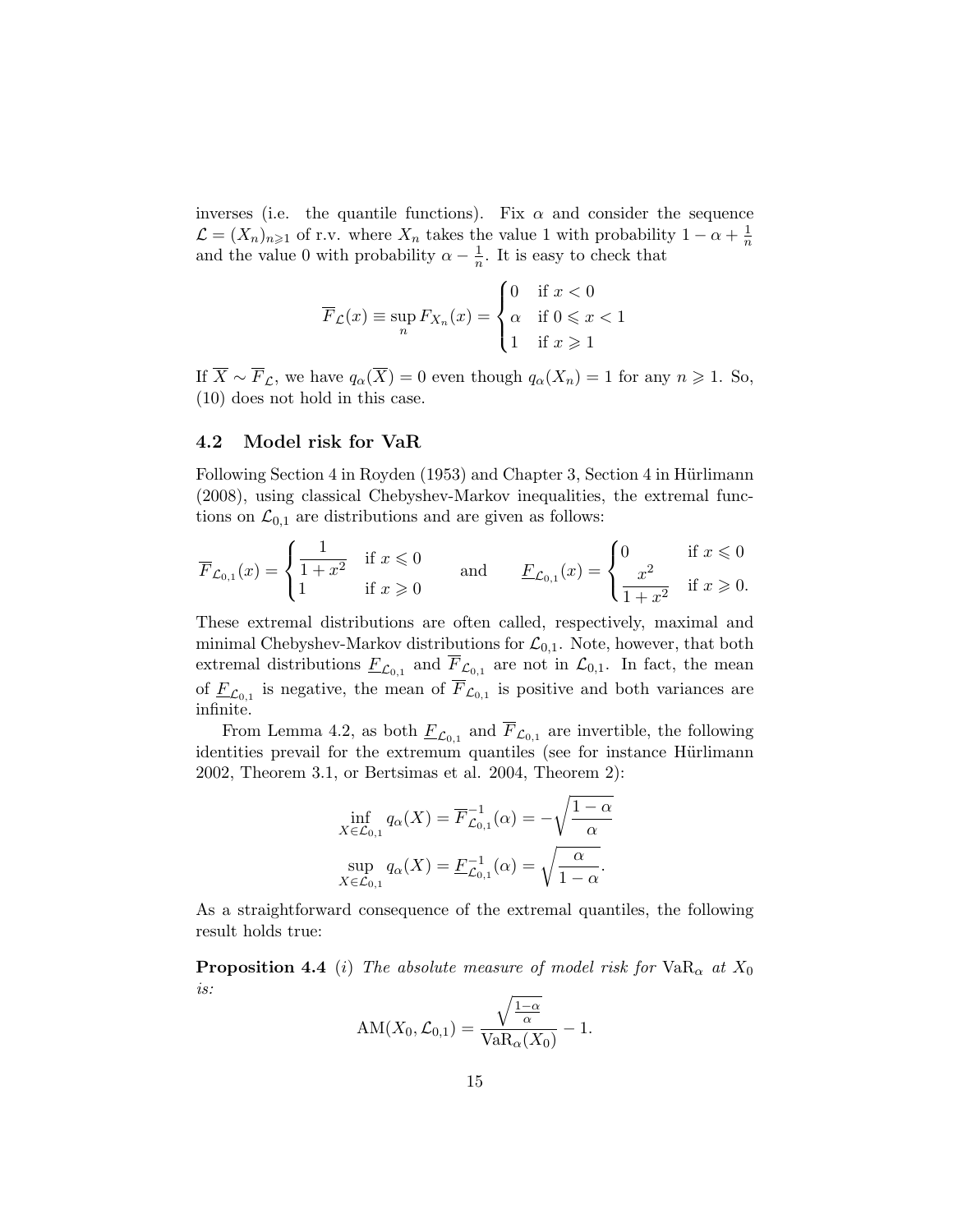(ii) The relative measure of model risk for  $VaR_{\alpha}$  at  $X_0$  is:

$$
RM(X_0, \mathcal{L}_{0,1}) = \frac{\sqrt{\frac{1-\alpha}{\alpha}} - VaR_{\alpha}(X_0)}{\sqrt{\frac{1-\alpha}{\alpha}} + \sqrt{\frac{\alpha}{1-\alpha}}} = (1-\alpha) - \sqrt{\alpha(1-\alpha)}VaR_{\alpha}(X_0).
$$

This result will be illustrated later in Subsection 4.4.

**Remark 4.5** Note that  $\sup_{X \in \mathcal{L}_{0,1}} \text{VaR}_{\alpha}(X) > 0$  and  $\inf_{X \in \mathcal{L}_{0,1}} \text{VaR}_{\alpha}(X) <$ 0. Therefore, in the class  $\mathcal{L}_{0,1}$ , some distributions are acceptable, meaning that they have negative risk, while others are not. In the case of  $\mathcal{L}_{\mu,\sigma}$ , when  $\mu > 0$ , if  $\alpha > \frac{\sigma^2}{\mu^2 + \sigma^2}$ , then all distributions are acceptable. When  $\mu < 0$ , if  $\alpha < \frac{\mu^2}{\mu^2 + \sigma^2}$ , then all distributions are non-acceptable.

**Remark 4.6** As pointed out by Hürlimann  $(2008)$  (Chapter 4, Section 3), knowledge of the skewness does not improve the Chebyshev extremal distributions when considering distributions over  $(-\infty, +\infty)$ . Therefore, if  $X_0 \in \mathcal{L}_{\mu,\sigma}$ :

$$
AM(X_0, \mathcal{L}_{\mu, \sigma, \xi}) = AM(X_0, \mathcal{L}_{\mu, \sigma})
$$
  
\n
$$
RM(X_0, \mathcal{L}_{\mu, \sigma, \xi}) = RM(X_0, \mathcal{L}_{\mu, \sigma}).
$$

where  $\mathcal{L}_{\mu,\sigma,\xi} = \{X \in \mathcal{L}_{\mu,\sigma} : \xi(X) = \xi(X_0)\}\$  and  $\xi(X)$  denotes the skewness of X.

#### 4.3 Model risk for Expected Shortfall

Adopting a similar approach for the Expected Shortfall is not so easy since the Lemma 4.2 gives a result on the extremal quantiles, but not on the extremal Expected Shortfalls. However, a recent result by Bertsimas et al. (2004) (Theorem 2) using arguments from convex analysis gives the following identities for the extremal Expected Shortfalls on the set  $\mathcal{L}_{0,1}$ :

$$
\inf_{X \in \mathcal{L}_{0,1}} ES_{\alpha}(X) = 0 \tag{11}
$$

$$
\sup_{X \in \mathcal{L}_{0,1}} ES_{\alpha}(X) = \sqrt{\frac{1 - \alpha}{\alpha}}.
$$
\n(12)

To our knowledge, similar results for a general set  $\mathcal L$  have not been obtained.

As a straightforward consequence, the following result on model risk holds true: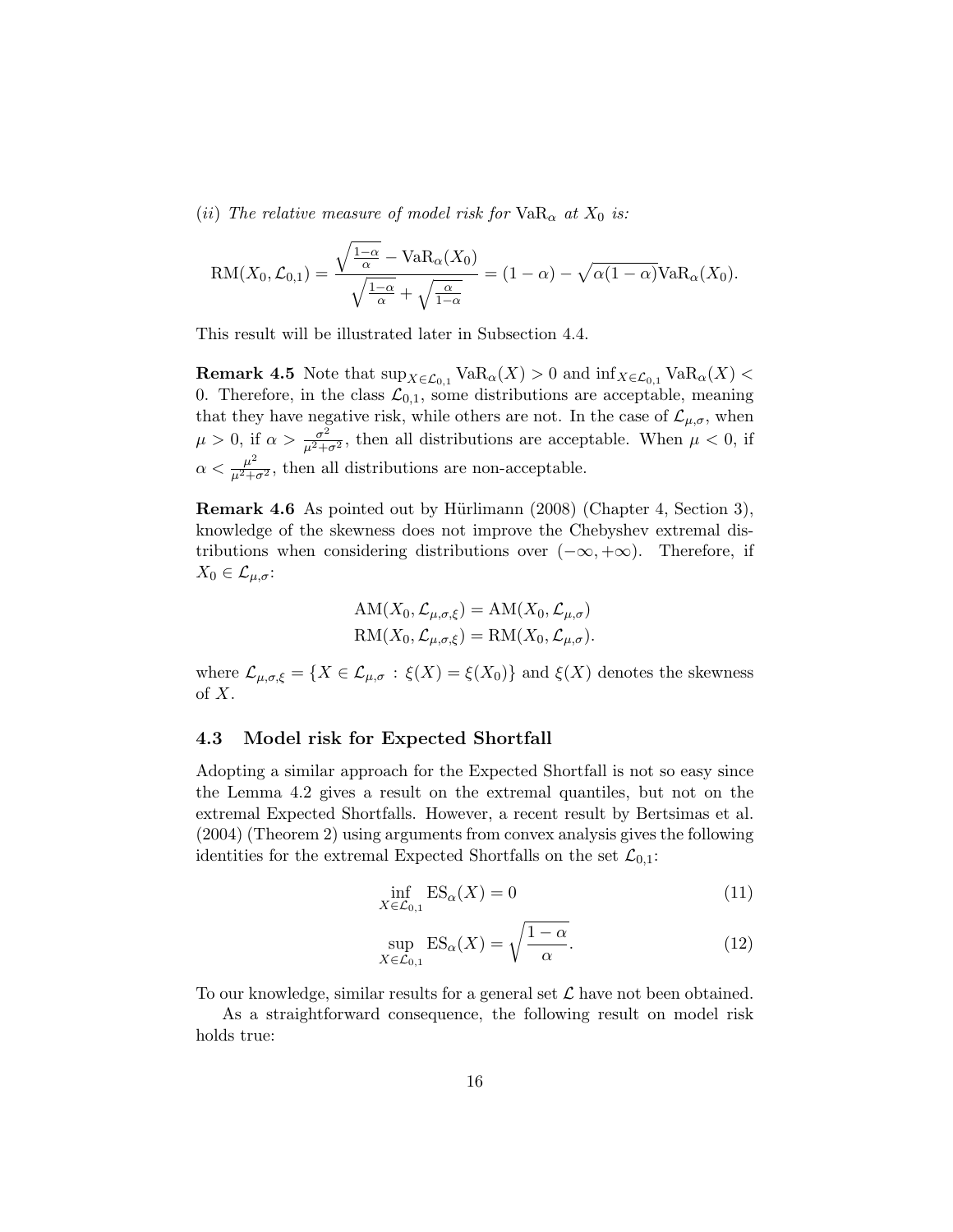**Proposition 4.7** (i) The absolute measure of model risk for  $ES_{\alpha}$  at  $X_0$  is:

$$
\mathrm{AM}(X_0, \mathcal{L}_{0,1}) = \frac{\sqrt{\frac{1-\alpha}{\alpha}}}{\mathrm{ES}_{\alpha}(X_0)} - 1.
$$

(ii) The relative measure of model risk for  $ES_{\alpha}$  at  $X_0$  is:

$$
RM(X_0, \mathcal{L}_{0,1}) = \frac{\sqrt{\frac{1-\alpha}{\alpha}} - ES_{\alpha}(X_0)}{\sqrt{\frac{1-\alpha}{\alpha}}} = 1 - \sqrt{\frac{\alpha}{1-\alpha}} ES_{\alpha}(X_0).
$$

This result will be illustrated later in Subsection 4.4.

Remark 4.8 As mentioned earlier, we cannot use Lemma 4.2 to obtain the Extremal Shortfalls. However, we may wonder whether the Extremal Shortfalls in (11) are obtained as Expected Shortfalls of some extremal distributions. Since the Expected Shortfall is monotone with respect to the stop-loss order (see for instance Bäuerle and Müller  $(2006)$ ), we look at the extremal distributions for the stop-loss order on the set  $\mathcal{L}_{0,1}$ . Following Hürlimann  $(2002)$ , we use the fact that the stop-loss transform for a distribution  $F$  is defined as:

$$
\Pi_F(x) = \int_x^{\infty} (1 - F(y)) dy.
$$

By simple calculation, we have:

$$
F(x) = 1 + \Pi'_F(x).
$$

Such a relationship also holds true for the extremal stop-loss distributions (see for instance Equation  $(1.3)$  in Hürlimann  $(2002)$ ):

$$
F_{\text{max}}^{SL}(x) = 1 + \Pi_{\text{max}}'(x),
$$

where

$$
\Pi_{\max}(x) \equiv \sup_{F \in \mathcal{L}_{0,1}} \Pi_F(x),
$$

and the same holds true for the infimum.

Therefore, in order to get the extremal stop-loss distributions, we first need to obtain the extremal stop-loss transforms. For the maximum stoploss transform, we refer to Theorem 2 in Jansen et al. (1986) and obtain:

$$
\Pi_{\max}(x) = \frac{\sqrt{x^2 + 1} - x}{2}.
$$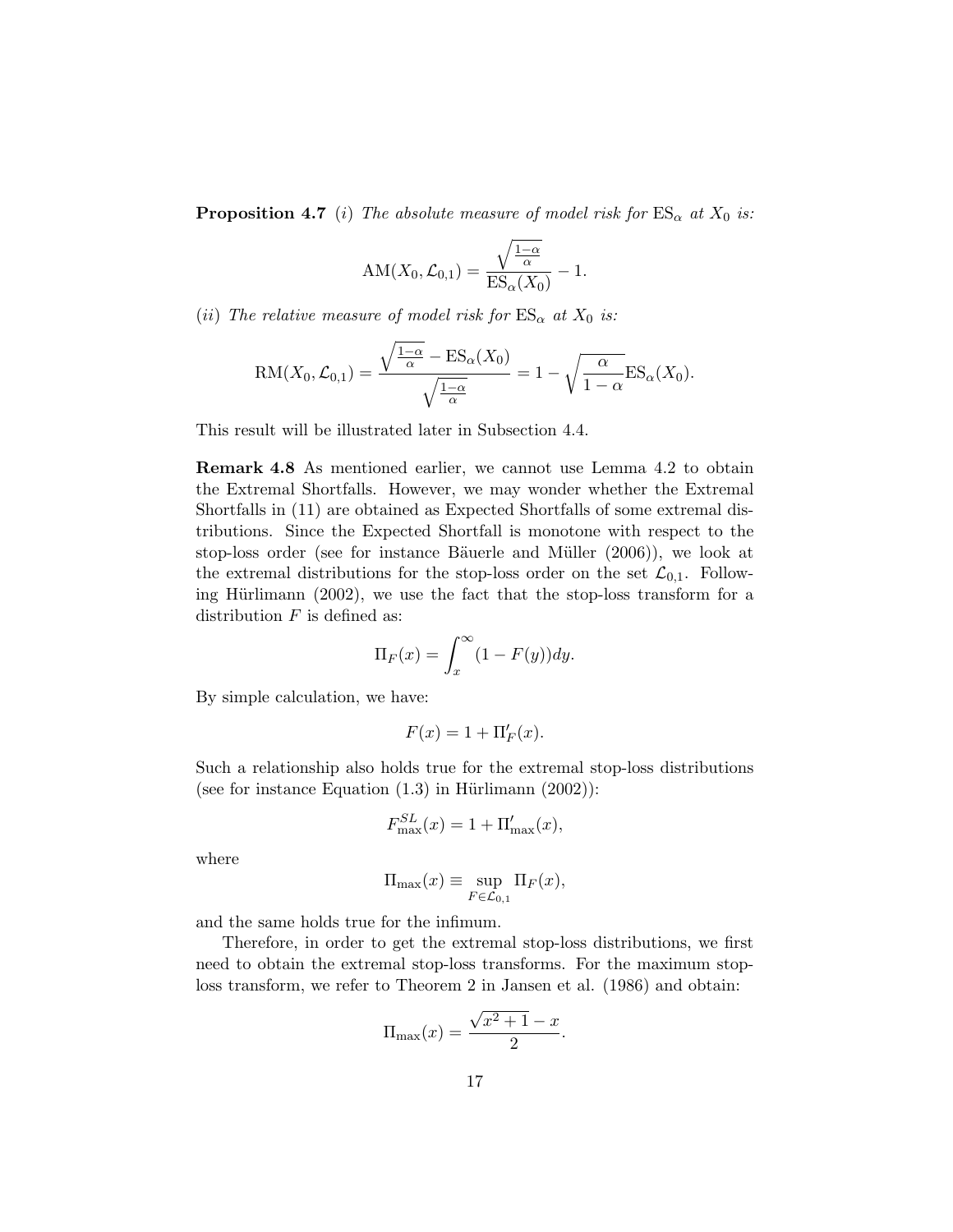For the minimum stop-loss transform, we refer to Table 5.2 Section 5., Chapter 3 in Hürlimann  $(2008)$ :

$$
\Pi_{\min}(x) = \begin{cases} -x & \text{if } x \leq 0 \\ 0 & \text{if } x \geq 0. \end{cases}
$$

Finally, we obtain the extremal stop-loss distributions:

$$
F_{\text{max}}^{SL}(x) = \frac{1}{2} \left( 1 + \frac{x}{\sqrt{x^2 + 1}} \right) \quad \text{and} \quad F_{\text{min}}^{SL}(x) = \begin{cases} 1 & \text{if } x \geq 0 \\ 0 & \text{if } x < 0. \end{cases}
$$

We finally obtain, using Equation (11) that:

$$
ES_{\alpha}(F_{\min}^{SL}) = 0 = \inf_{X \in \mathcal{L}_{0,1}} ES_{\alpha}(X)
$$

and

$$
ES_{\alpha}(F_{\text{max}}^{SL}) = \sqrt{\frac{1-\alpha}{\alpha}} = \sup_{X \in \mathcal{L}_{0,1}} ES_{\alpha}(X).
$$

Note that using the extremal distributions  $\underline{F}_{\mathcal{L}_{0,1}}$  and  $\overline{F}_{\mathcal{L}_{0,1}}$  for the firstorder stochastic dominance will give us some bounds which are not sharp as discussed earlier in Subsection 2.3 (in particular Equation (8)).

#### 4.4 Illustration

We numerically compute both measures of model risk for standard (i.e. in  $\mathcal{L}_{0,1}$ ) r.v. following the normal or Student-t distribution. We are especially interested in the dependence of the measures on the order  $\alpha$  of the Value at Risk or the Expected Shortfall. This dependence is depicted in Figures 3 and 4.

It is natural to expect that using a reference fat-tailed distribution (Student-t) yields lower model risk than starting with a normal one. While for the Expected Shortfall this is true for any practical<sup>9</sup> value of  $\alpha$ , for the Value-at-Risk this holds only for  $\alpha$  small enough  $(\alpha \leq 1.5\%)$ .

We can also notice that the relative measure of model risk, for both VaR and Expected Shortfall and for both distributions, goes to 1 as  $\alpha \to 0$ . In other words, as we go further in the (left) tails, any given distribution departs more and more from the worst case. We think this is a general behaviour, although we offer no proof for this claim.

<sup>&</sup>lt;sup>9</sup>Precisely, for  $\alpha \lessapprox 8\%$ . See Figures 3 (right) and 4 (right).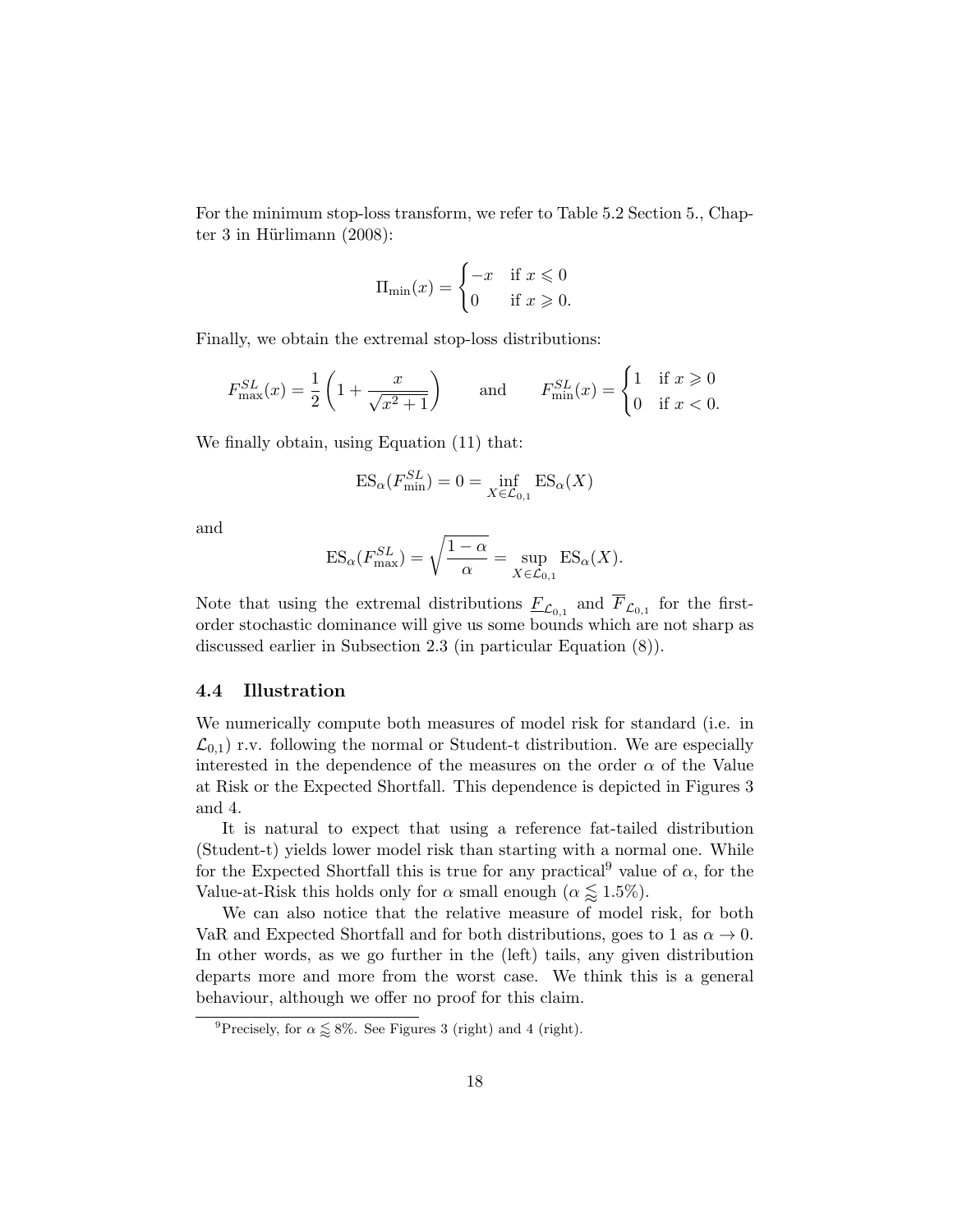

**Figure 3:** Absolute measure of model risk as a function of  $\alpha$ . Continuous lines:  $X_0$  standard normal. Dashed lines:  $X_0$  Student-t with  $\nu = 3$ degrees of freedom.



**Figure 4:** Relative measure of model risk as a function of  $\alpha$ . Continuous lines:  $X_0$  standard normal. Dashed lines:  $X_0$  Student-t with  $\nu = 3$ degrees of freedom.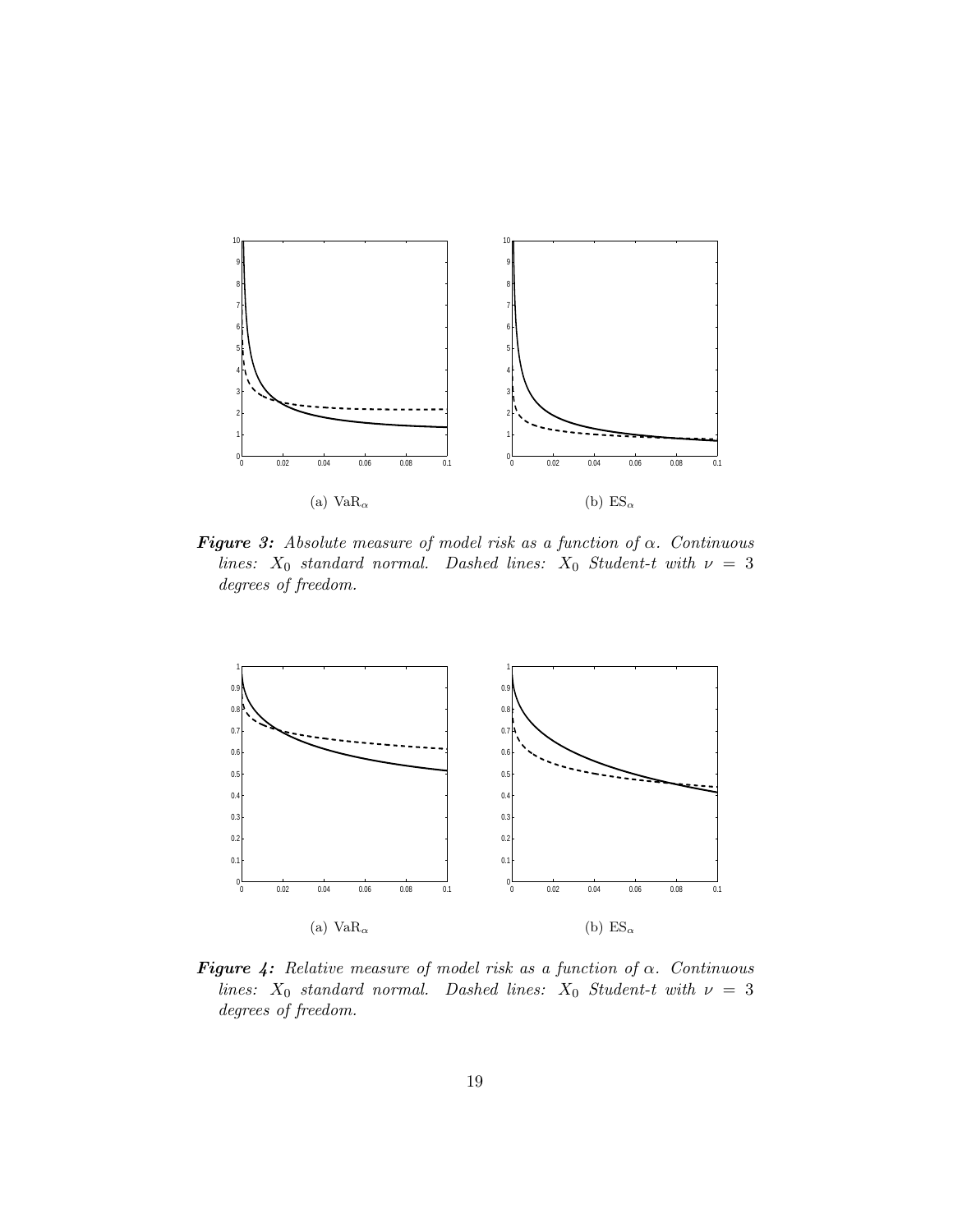The graphs in Figure 5 compare the absolute (left) and relative (right) measure of model risk for VaR and Expected Shortfall, using a normal reference distribution. We see that in both cases the Expected Shortfall has a lower level of model risk. By taking a Student-t as the reference distribution we obtain a similar behaviour. This is probably at odds with what we would expect: indeed, it is often said that Expected Shortfall is more sensitive to the model choice than VaR as the former depends on the whole left tail.<sup>10</sup> Instead, at least with respect to our two measures of model risk, the opposite proves true.



Figure 5: Absolute and relative measure of model risk as a function of  $\alpha$  with  $X_0$  standard normal. Continuous lines: VaR. Dashed lines: Expected Shortfall.

# 5 Local measure of model risk

In this section we introduce a local measure of model risk, by taking the limit of the relative measure RM on a family of perturbation sets that shrink to the singleton  $\{X_0\}$ . This measure attempts to assess model risk for infinitesimal perturbations.

 $10$ See also the related discussion on statistical robustness in Cont et al. (2010).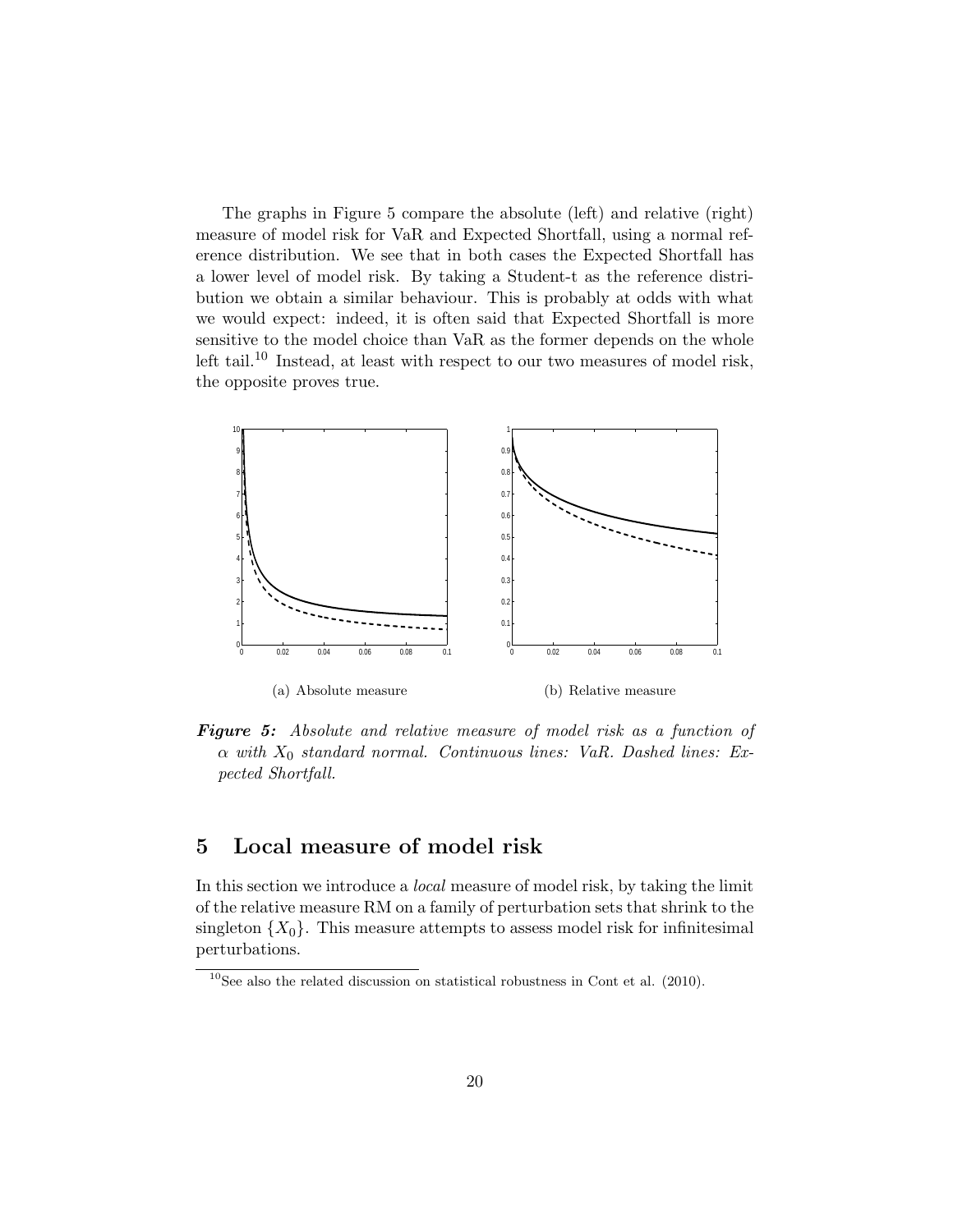#### 5.1 The definition

Let  $(\mathcal{L}_{\varepsilon})_{\varepsilon>0}$  be a family of sets, each one contained in  $\mathcal{L}_{\rho}$  and such that

$$
\mathcal{L}_{\varepsilon} \searrow \{X_0\}
$$
 as  $\varepsilon \to 0$ .

This means that  $\mathcal{L}_{\varepsilon} \subset \mathcal{L}_{\varepsilon'}$  whenever  $\varepsilon < \varepsilon'$  and  $\cap_{\varepsilon > 0} \mathcal{L}_{\varepsilon} = \{X_0\}$ . Below, we will see some examples based on distances and on mixtures.

**Definition 5.1** The local measure of model risk associated to  $\rho$ ,  $X_0$ and the family  $(\mathcal{L}_{\varepsilon})_{\varepsilon>0}$  is

$$
LM = \lim_{\varepsilon \to 0} RM(X_0, \mathcal{L}_\varepsilon) = \lim_{\varepsilon \to 0} \frac{\overline{\rho}(\mathcal{L}_\varepsilon) - \rho(X_0)}{\overline{\rho}(\mathcal{L}_\varepsilon) - \underline{\rho}(\mathcal{L}_\varepsilon)},
$$

provided the limit exists.

The limit defining LM is evidently in the form  $0/0$ ; however, if it exists, then it is in the interval [0, 1] as  $RM(X_0, L_\varepsilon) \in [0, 1]$  for any  $\varepsilon$ . The local measure describes the *relative position* of  $\rho(X_0)$  with respect to the worst and best cases for infinitesimal perturbations.

#### 5.2 An example based on distances

In what follows, we will consider the case  $\rho = \text{VaR}_{\alpha}$  for some  $\alpha$ , so that  $\mathcal{L}_{\rho}$ is the set of all r.v. and we will make no reference at it in the definition of  $\mathcal{L}_{\varepsilon}$ . As a first example of computation of the local model risk, consider the family of sets defined by:

$$
\mathcal{L}_{\varepsilon} = \{ X : d(X, X_0) \leqslant \varepsilon \},\tag{13}
$$

where  $d$  is some given distance between distributions. It can immediately be recognized that such a family satisfies the assumptions stated above. In particular, we can consider the Kolmogorov (or uniform) distance

$$
d_K(X,Y) = \sup_{x \in \mathbb{R}} |F_X(x) - F_Y(x)|
$$

or the Lévy distance

$$
d_L(X, Y) = \inf\{a > 0 : F_X(x - a) - a \leq F_Y(x) \leq F_X(x + a) + a \,\forall x \in \mathbb{R}\}.
$$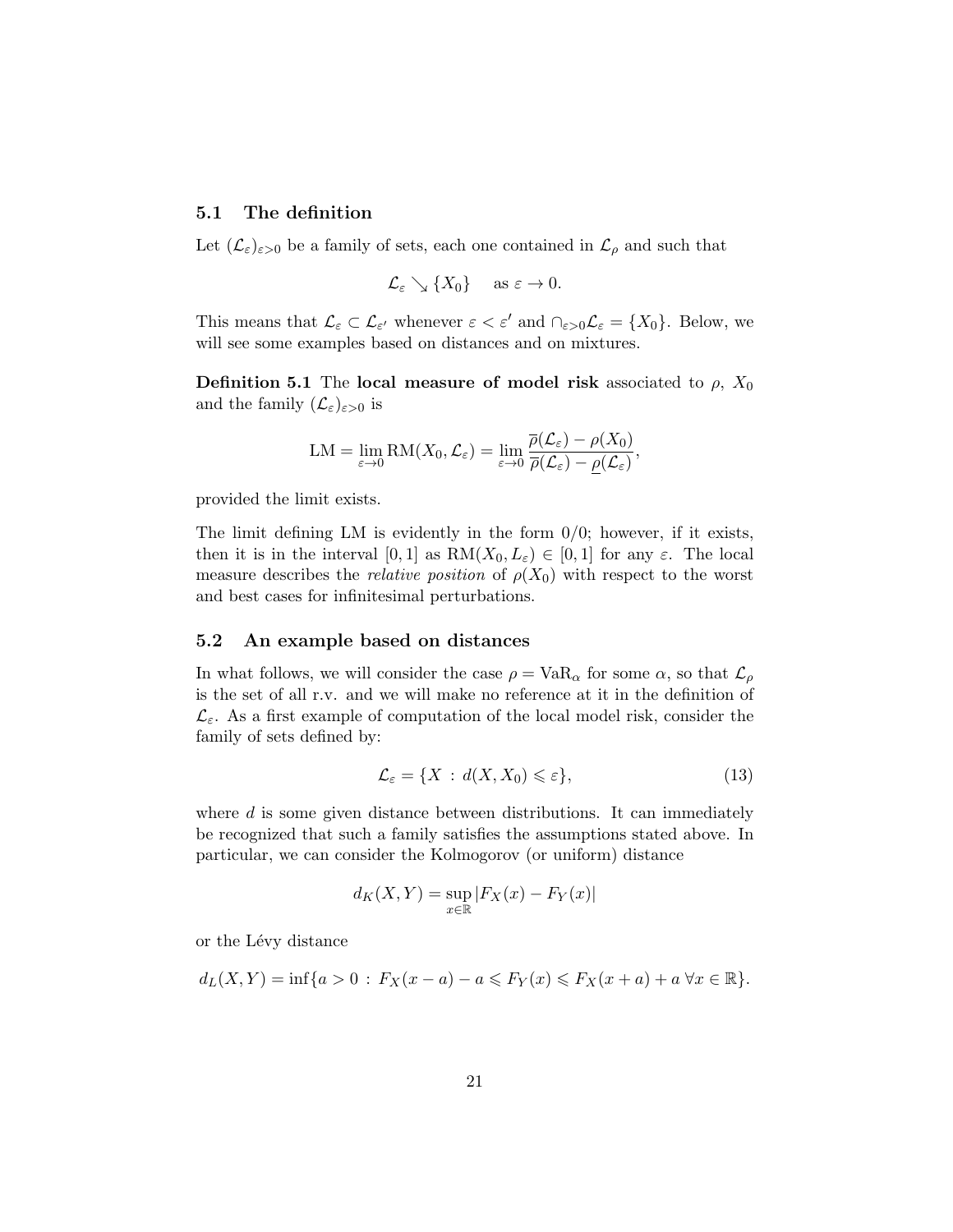**Proposition 5.2** If  $\rho = \text{VaR}_{\alpha}$  for  $\alpha \in (0,1)$  and the family  $(\mathcal{L}_{\varepsilon})$  is defined as in (13), with  $d = d_K$  or  $d = d_L$ , then

$$
LM(X_0, (\mathcal{L}_{\varepsilon})) = \frac{1}{2}
$$

for any absolutely continuous r.v.  $X_0$ .

**Proof.** If  $d = d_K$  it can immediately be seen that

$$
\overline{F}_{\mathcal{L}_{\varepsilon}}(x) = \min\{F_0(x) + \varepsilon, 1\}, \quad \underline{F}_{\mathcal{L}_{\varepsilon}}(x) = \max\{F_0(x) - \varepsilon, 0\}.
$$
 (14)

From now on, let  $\varepsilon < \min\{\alpha, 1 - \alpha\}$ , so that

$$
\overline{F}_{\mathcal{L}_{\varepsilon}}(-\infty) = \varepsilon < \alpha < 1 - \varepsilon = \underline{F}_{\mathcal{L}_{\varepsilon}}(+\infty).
$$

By assumption,  $F_0$  is invertible and therefore both  $F_{\mathcal{L}_{\varepsilon}}$  and  $\underline{F}_{\mathcal{L}_{\varepsilon}}$  are invertible; an immediate computation shows that

$$
\overline{F}_{\mathcal{L}_{\varepsilon}}^{-1}(\alpha) = F_0^{-1}(\alpha - \varepsilon), \quad \underline{F}_{\mathcal{L}_{\varepsilon}}^{-1}(\alpha) = F_0^{-1}(\alpha + \varepsilon).
$$

We can then apply Lemma 4.2, obtaining

$$
\sup_{X \in \mathcal{L}_{\varepsilon}} \text{VaR}_{\alpha}(X) = -F_0^{-1}(\alpha - \varepsilon), \quad \inf_{X \in \mathcal{L}_{\varepsilon}} \text{VaR}_{\alpha}(X) = -F_0^{-1}(\alpha + \varepsilon)
$$

and therefore

$$
LM = \lim_{\varepsilon \to 0} \frac{F_0^{-1}(\alpha) - F_0^{-1}(\alpha - \varepsilon)}{F_0^{-1}(\alpha + \varepsilon) - F_0^{-1}(\alpha - \varepsilon)},
$$

as  $VaR_{\alpha}(X_0) = -F_0^{-1}(\alpha)$ . Finally, if  $f_0 = F'_0$  is the density of  $X_0$ , by applying de l'Hˆopitals rule we have

$$
LM = \lim_{\varepsilon \to 0} \frac{1/f_0(\alpha - \varepsilon)}{1/f_0(\alpha + \varepsilon) + 1/f_0(\alpha - \varepsilon)} = \frac{1}{2}
$$

In the case  $d = d_L$  we start by observing that  $\overline{F}_{\mathcal{L}_{\varepsilon}}(x) = \min\{F_0(x+\varepsilon)+\varepsilon, 0\}$ and  $\underline{F}_{\mathcal{L}_{\varepsilon}}(x) = \max\{F_0(x-\varepsilon) - \varepsilon, 0\}$  and then proceed similarly as above.

This result is quite natural as the set of perturbations is in a sense asymptotically symmetrical around  $X_0$ . Therefore the relative measure of model risk converges to  $1/2$ . However, we stress that this is true only in the limit  $\varepsilon \to 0$  and not for a fixed  $\varepsilon.$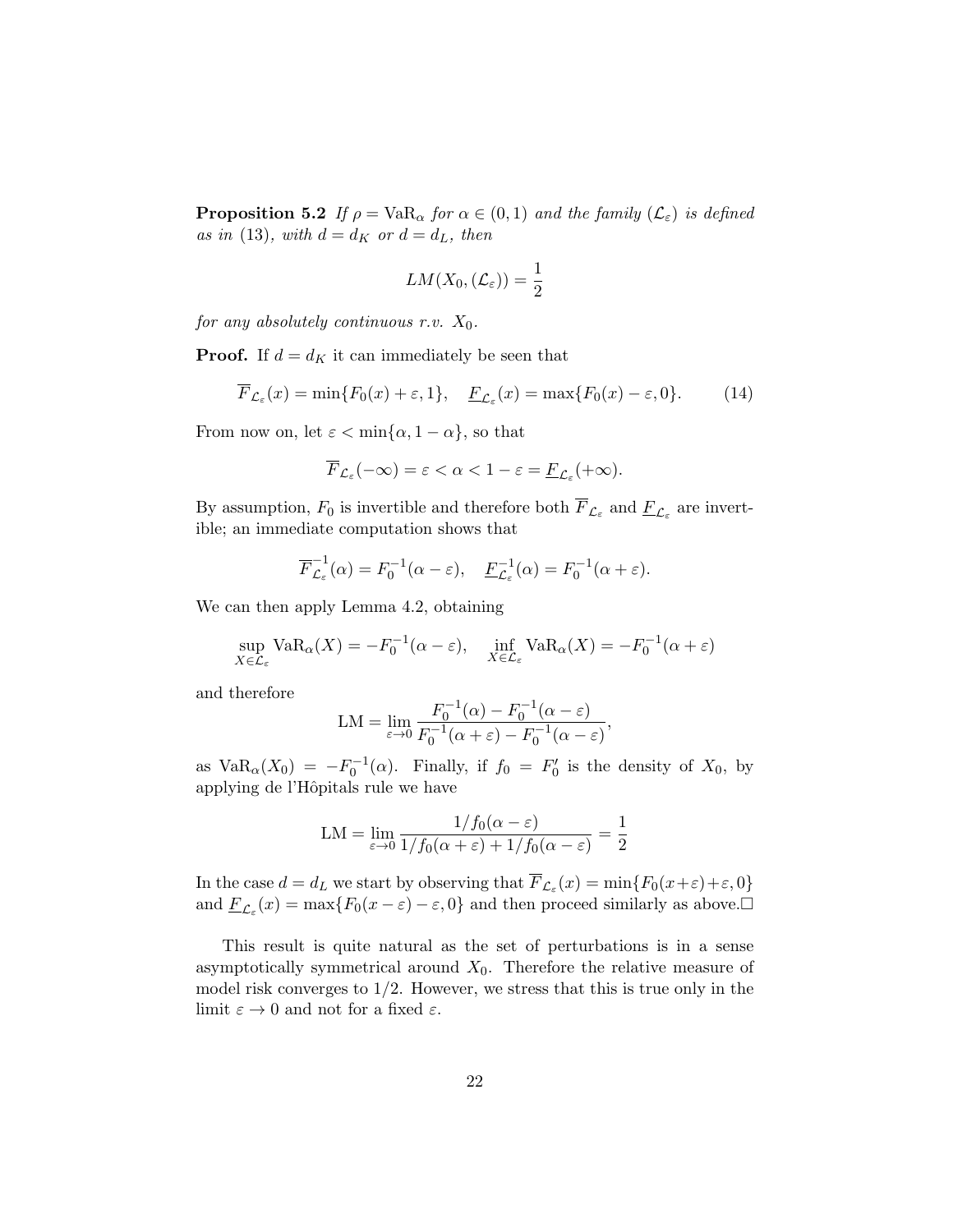#### 5.3 An example based on mixtures

Let  $F_0$  be the distribution of  $X_0 \in \mathcal{L}_{0,1}$ ; for  $\varepsilon < 1$  define

$$
\mathcal{L}_{\varepsilon} = \{ X : X \sim (1 - \theta) F_0 + \theta F_Y, Y \in \mathcal{L}_{0,1}, \theta \in [0, \varepsilon] \}. \tag{15}
$$

The set  $\mathcal{L}_{\varepsilon}$  collects all (r.v. distributed as) mixtures between  $F_0$  and a distribution of a standard r.v.  $Y$ , for which the alternative distribution  $(F_Y)$  is not weighted too much. It is worth noting that  $\mathcal{L}_{\varepsilon} \subset \mathcal{L}_{0,1}$  for any  $\varepsilon$ : indeed, both the mean and the variance are affine functions of the distributions.

**Remark 5.3** We stress that  $(1-\theta)F_0+\theta F_Y$  is in general not the distribution of  $(1 - \theta)X_0 + \theta Y$ , even if we assume  $X_0$  and Y to be independent. Rather, it is the distribution of  $(1-I_A)X_0 + I_AY$ , where A is an event of probability  $\theta$ , independent from both  $X_0$  and Y, and  $I_A$  denotes its indicator function.

**Proposition 5.4** If  $\rho = \text{VaR}_{\alpha}$  for  $\alpha \in (0,1)$  and the family  $(\mathcal{L}_{\varepsilon})$  is defined as in  $(15)$ , then

$$
LM = 1 - \alpha(1 + VaR_{\alpha}(X_0)^2)
$$

for any absolutely continuous r.v.  $X_0$  for which  $VaR_\alpha(X_0) \geq 0$ .

**Proof.** The maximal function for  $\mathcal{L}_{\varepsilon}$  is

$$
\overline{F}_{\mathcal{L}_{\varepsilon}}(x) = \sup_{\theta \in [0,\varepsilon]} \sup_{Y \in \mathcal{L}_{0,1}} \{ (1 - \theta) F_0(x) + \theta F_Y(x) \}
$$
\n
$$
= \sup_{\theta \in [0,\varepsilon]} \{ (1 - \theta) F_0(x) + \theta \overline{F}_{\mathcal{L}_{0,1}}(x) \}
$$
\n
$$
= (1 - \varepsilon) F_0(x) + \varepsilon \overline{F}_{\mathcal{L}_{0,1}}(x),
$$

where we have used  $\overline{F}_{\mathcal{L}_{0,1}}(x) - F_0(x) \geq 0$  in deriving the last equality. Since both  $F_0$  and  $\overline{F}_{\mathcal{L}_{0,1}}$  are invertible (the former by assumption),  $\overline{F}_{\mathcal{L}_{\varepsilon}}$  too is invertible and therefore, applying Lemma 4.2, we have

$$
\sup_{X \in \mathcal{L}_{\varepsilon}} \text{VaR}_{\alpha}(X) = -\overline{F}_{\mathcal{L}_{\varepsilon}}^{-1}(\alpha). \tag{16}
$$

Using a similar argument, we find that

$$
\inf_{X \in \mathcal{L}_{\varepsilon}} \text{VaR}_{\alpha}(X) = -\underline{F}_{\mathcal{L}_{\varepsilon}}^{-1}(\alpha),\tag{17}
$$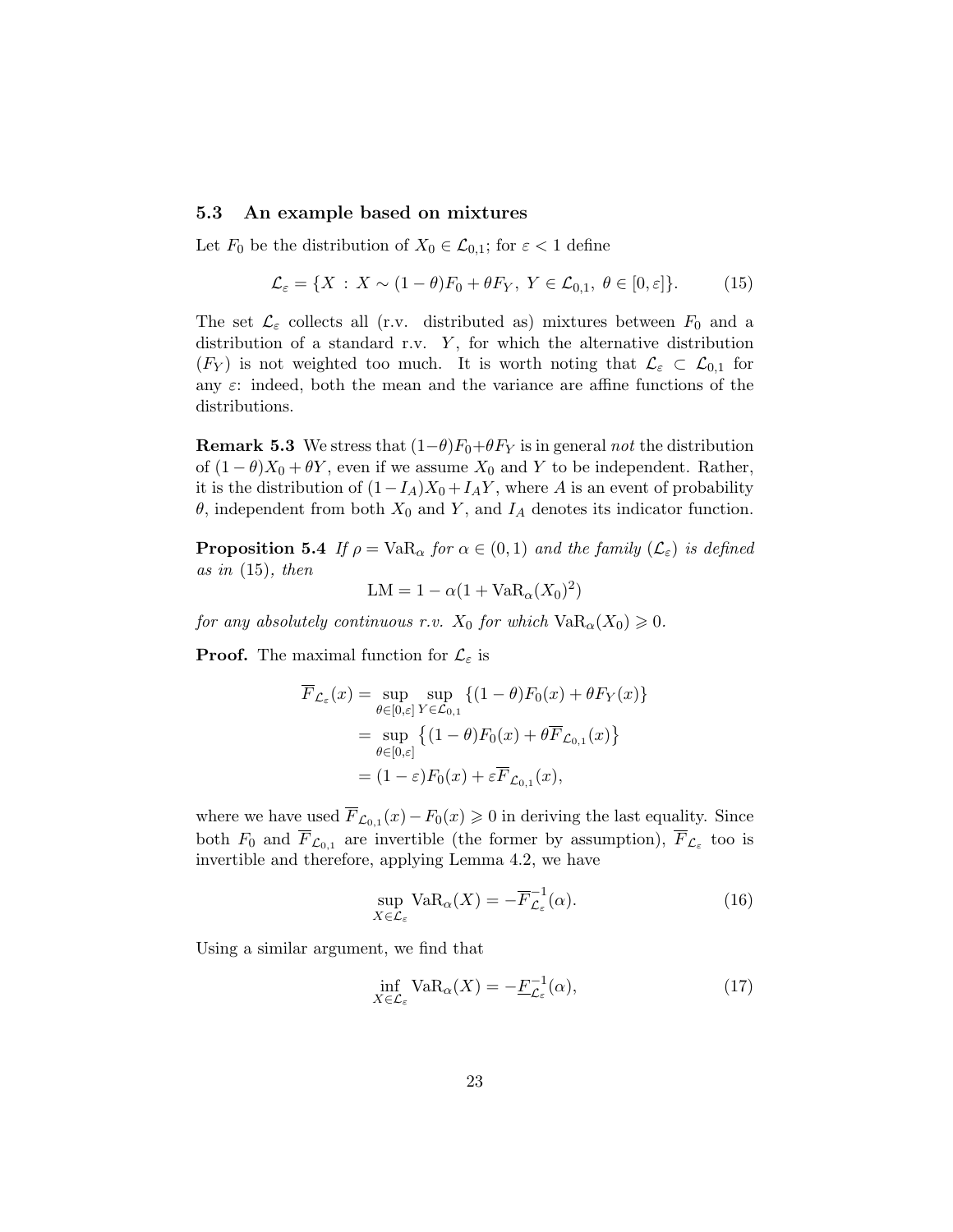where  $\underline{F}_{\mathcal{L}_{\varepsilon}}(x) = (1 - \varepsilon)F_0(x) + \varepsilon \underline{F}_{\mathcal{L}_{0,1}}(x)$ . As a consequence, the local measure of model risk is

$$
LM = \lim_{\varepsilon \to 0} \frac{-\overline{F}_{\mathcal{L}_{\varepsilon}}^{-1}(\alpha) - \text{VaR}_{\alpha}(X_0)}{-\overline{F}_{\mathcal{L}_{\varepsilon}}^{-1}(\alpha) + \underline{F}_{\mathcal{L}_{\varepsilon}}^{-1}(\alpha)}.
$$
\n(18)

If we set  $\overline{\psi}(\varepsilon) = \overline{F}_{\mathcal{L}_{\varepsilon}}^{-1}$  $\overline{\mathcal{L}}_{\varepsilon}^{\mathfrak{t}}(\alpha)$ , then, by definition

$$
(1-\varepsilon)F_0(\overline{\psi}(\varepsilon)) + \varepsilon \overline{F}_{\mathcal{L}_{0,1}}(\overline{\psi}(\varepsilon)) = \alpha.
$$

Differentiating (in  $\varepsilon$ ) both sides, we obtain

$$
f_0(\overline{\psi})\overline{\psi}' + \overline{F}_{\mathcal{L}_{0,1}}(\overline{\psi}) - F_0(\overline{\psi}) + \varepsilon(\overline{F}_{\mathcal{L}_{0,1}}'(\overline{\psi}) - f_0(\overline{\psi})\overline{\psi}' = 0,
$$

where  $f_0 = F'_0$  is the density of  $X_0$ . Setting  $\varepsilon = 0$  and observing that  $\overline{\psi}(0) = F_0^{-1}(\alpha) = -\text{VaR}_{\alpha}(X_0)$ , so that  $F_0(\overline{\psi}(0)) = \alpha$ , we readily obtain<sup>11</sup>

$$
\overline{\psi}'(0) = \frac{\alpha - F_{\mathcal{L}_{0,1}}(-\text{VaR}_{\alpha}(X_0))}{f_0(-\text{VaR}_{\alpha}(X_0))}.
$$

In a very similar way, we can prove that  $\psi(\varepsilon) = \underline{F}_{\zeta}^{-1}$ .  $\overline{\mathcal{L}}_{\varepsilon}^{-1}(\alpha)$  satisfies

$$
\underline{\psi}'(0) = \frac{\alpha - \underline{F}_{\mathcal{L}_{0,1}}(-\text{VaR}_{\alpha}(X_0))}{f_0(-\text{VaR}_{\alpha}(X_0))}.
$$

Applying de l'Hôpitals rule to (18) and simplifying the result we obtain

$$
LM = \frac{\overline{F}_{\mathcal{L}_{0,1}}(-\text{VaR}_{\alpha}(X_0)) - \alpha}{\overline{F}_{\mathcal{L}_{0,1}}(-\text{VaR}_{\alpha}(X_0)) - \underline{F}_{\mathcal{L}_{0,1}}(-\text{VaR}_{\alpha}(X_0))}.
$$

As  $-\text{VaR}_{\alpha}(X_0) \leq 0$  by assumption, we have

$$
\overline{F}_{\mathcal{L}_{0,1}}(-\text{VaR}_{\alpha}(X_0)) = \frac{1}{1 + \text{VaR}_{\alpha}(X_0)^2}, \quad \underline{F}_{\mathcal{L}_{0,1}}(-\text{VaR}_{\alpha}(X_0)) = 0
$$

and we reach the final result as an immediate computation.  $\Box$ 

**Remark 5.5** Remembering the form of  $\overline{F}_{\mathcal{L}_{0,1}}$  and  $\underline{F}_{\mathcal{L}_{0,1}}$ , from (16) and (17) it easily follows that, if  $\alpha$  is not too large,<sup>12</sup>  $r = \sup_{X \in \mathcal{L}_{\epsilon}} \text{VaR}_{\alpha}(X)$  is the unique solution of

$$
(1 - \varepsilon)F_0(-r) + \frac{\varepsilon}{1 + r^2} = \alpha,
$$

 $11A$  similar proof can also be found in Barrieu and Ravanelli (2013)

<sup>&</sup>lt;sup>12</sup>It is sufficient to assume  $\alpha \leqslant (1 - \varepsilon)F_0(0)$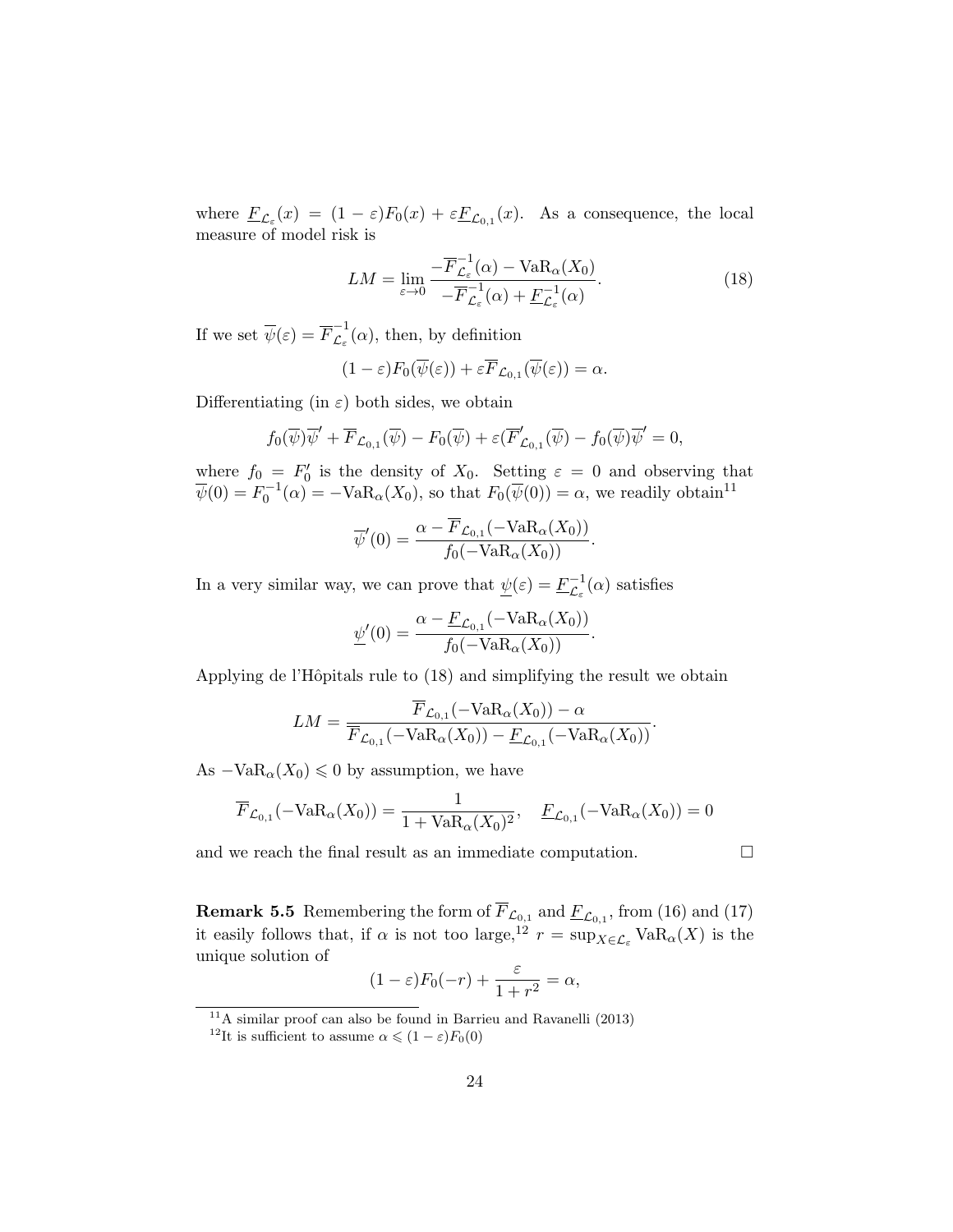while

$$
\inf_{X \in \mathcal{L}_{\varepsilon}} \text{VaR}_{\alpha}(X) = \text{VaR}_{\frac{\alpha}{1 - \varepsilon}}(X_0).
$$

This result allows us to compute the relative measure of model risk with respect to  $\mathcal{L}_{\varepsilon}$  for finite values of  $\varepsilon$ .

As an illustration we compute the local measure of model risk when  $X_0$  is standard normal or Student-t (see Figure 6). Consistent with the observations we made in the last section, regarding the relative measure, we see that starting with a fat-tailed reference distribution yields a lower local measure with respect to a normal distribution only when  $\alpha$  is small enough.



**Figure 6:** Local measure of model risk for VaR as a function of  $\alpha$ . Continuous line:  $X_0$  standard normal. Dashed line:  $X_0$  Student-t with  $\nu = 3$ degrees of freedom.

# 6 Conclusion

The study of the impact of model risk and its quantification is an essential part of the whole risk measurement procedure. In this paper, we introduce three quantitative measures of the model risk when choosing a particular reference model within a given class: the absolute measure of model risk, the relative measure of model risk and the local measure of model risk. Each of the measures we propose has a specific purpose and so allows for flexibility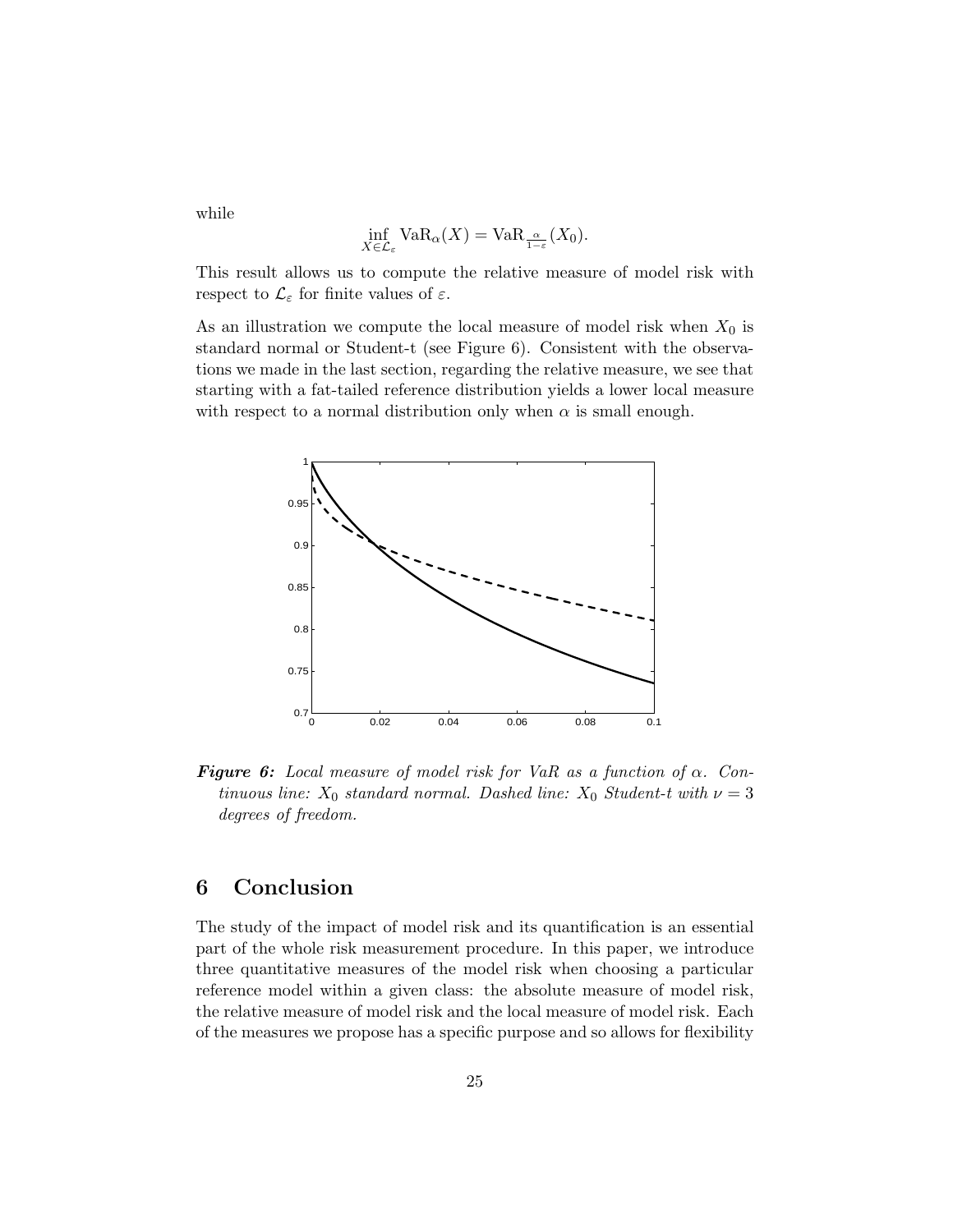in their use. We obtain explicit formulae in some interesting cases, in order to emphasize the practicability and tractability of our approach. However, our contribution is not limited to the study of these particular examples and our measures of model risk can be applied to more general settings.

# 7 Acknowledgements

The second author was supported by a grant provided by STICERD Center at London School of Economics.

# References

- [1] Acerbi, C., 2002. Spectral measures of risk: a coherent representation of subjective risk aversion. Journal of Banking and Finance 26(7) 1505- 1518
- [2] Alexander, C., Sarabia, J.M., 2012. Quantile uncertainty and Value-at-Risk model risk. Risk Analysis 32(8) 1293-1308.
- [3] Barrieu, P., Ravanelli, C., 2013. Robust capital requirements under model risk. Working paper, FINRISK.
- [4] Bäuerle, N., Müller, A., 2006. Stochastic orders and risk measures: Consistency and Bounds. Insurance: Mathematics and Economics 38 132-148.
- [5] Berstimas, D., Lauprete, G.J., Samarov, A., 2004. Shortfall as a risk measure: properties, optimization and applications. Journal of Economic Dynamics and Control 28 1353-1381.
- [6] Billingsley, P., 1995. Probability and measure. (3rd ed.). John Wiley & Sons.
- [7] Cont, R. 2006. Model uncertainty and its impact on the pricing of derivative instruments Mathematical finance 16(3) 519-547.
- [8] Cont, R., Deguest, R., Scandolo, G., 2010. Robustness and sensitivity analysis of risk measurement procedures. Quantitative Finance  $10(6)$ 593-606.
- [9] El Ghaoui, L., Oks, M., Oustry, F., 2003. Worst-case value-at-risk and robust portfolio optimization: a conic programming approach. Opera*tions Research*  $51(4)$  543-556.